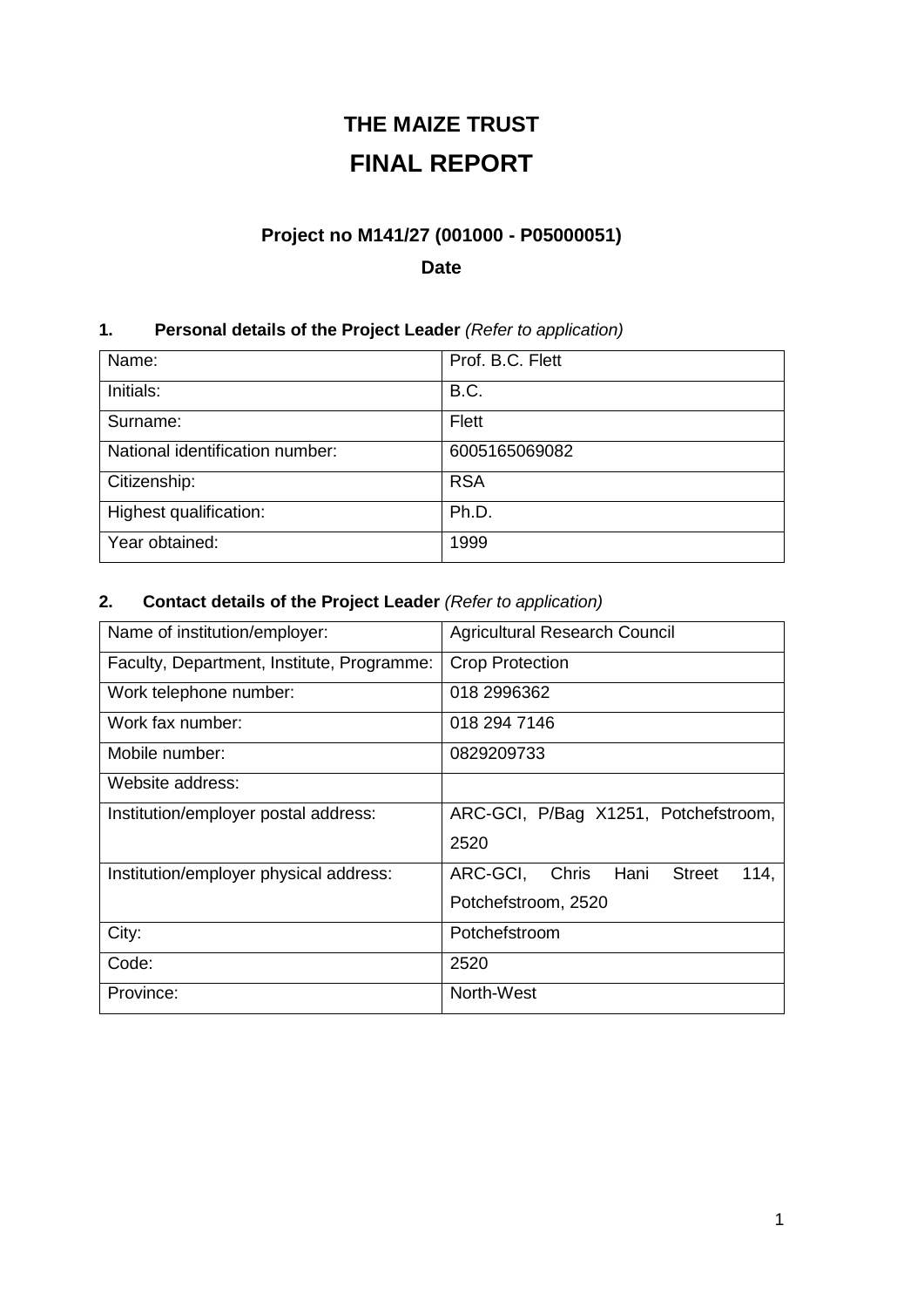## **3. Project information** *(Refer to application)*

| Title:                  | Monitoring Fusarium and Gibberella ear rots and the<br>mycotoxins they produce on maize grown under different<br>conservation tillage/rotation systems M141/27 (001000 -<br>P05000051) |                    |
|-------------------------|----------------------------------------------------------------------------------------------------------------------------------------------------------------------------------------|--------------------|
| Duration of project:    | (April 2014 - March 2017)                                                                                                                                                              |                    |
| Budget year:            | 2016                                                                                                                                                                                   |                    |
| Total Annual Budget of  | R500 000                                                                                                                                                                               |                    |
| Project:                |                                                                                                                                                                                        |                    |
| Amount contributed by   | R250 000                                                                                                                                                                               |                    |
| the Maize Trust for the |                                                                                                                                                                                        |                    |
| current year:           |                                                                                                                                                                                        |                    |
| Other sources of        | Contributor                                                                                                                                                                            | Amount contributed |
| funding during the      |                                                                                                                                                                                        |                    |
| current year:           |                                                                                                                                                                                        |                    |
|                         | <b>ARC</b>                                                                                                                                                                             | R250 000           |

## **4. Co-workers (research team) and other support staff** *(Refer to application)*

| <b>Name</b>        | Qualification | <b>Institution</b>             | Role                |
|--------------------|---------------|--------------------------------|---------------------|
| Prof Altus Viljoen | PhD           | <b>Stellenbosch University</b> | Advise and assist   |
|                    |               |                                | with trial planning |
|                    |               |                                | mycotoxin<br>and    |
|                    |               |                                | analysis.           |
| Dr Lindy Rose      | PhD           | <b>Stellenbosch University</b> | with<br>Assist      |
|                    |               |                                | mycotoxin           |
|                    |               |                                | analysis, write up  |
|                    |               |                                | and data analysis.  |
| Dr Andre Nel       | PhD           | <b>ARC-GCI</b>                 | Agronomical         |
|                    |               |                                | planning<br>and     |
|                    |               |                                | advice as well as   |
|                    |               |                                | planting<br>and     |
|                    |               |                                | maintenance<br>of   |
|                    |               |                                | the<br>two          |
|                    |               |                                | conservation        |
|                    |               |                                | tillage/rotation    |
|                    |               |                                | trials              |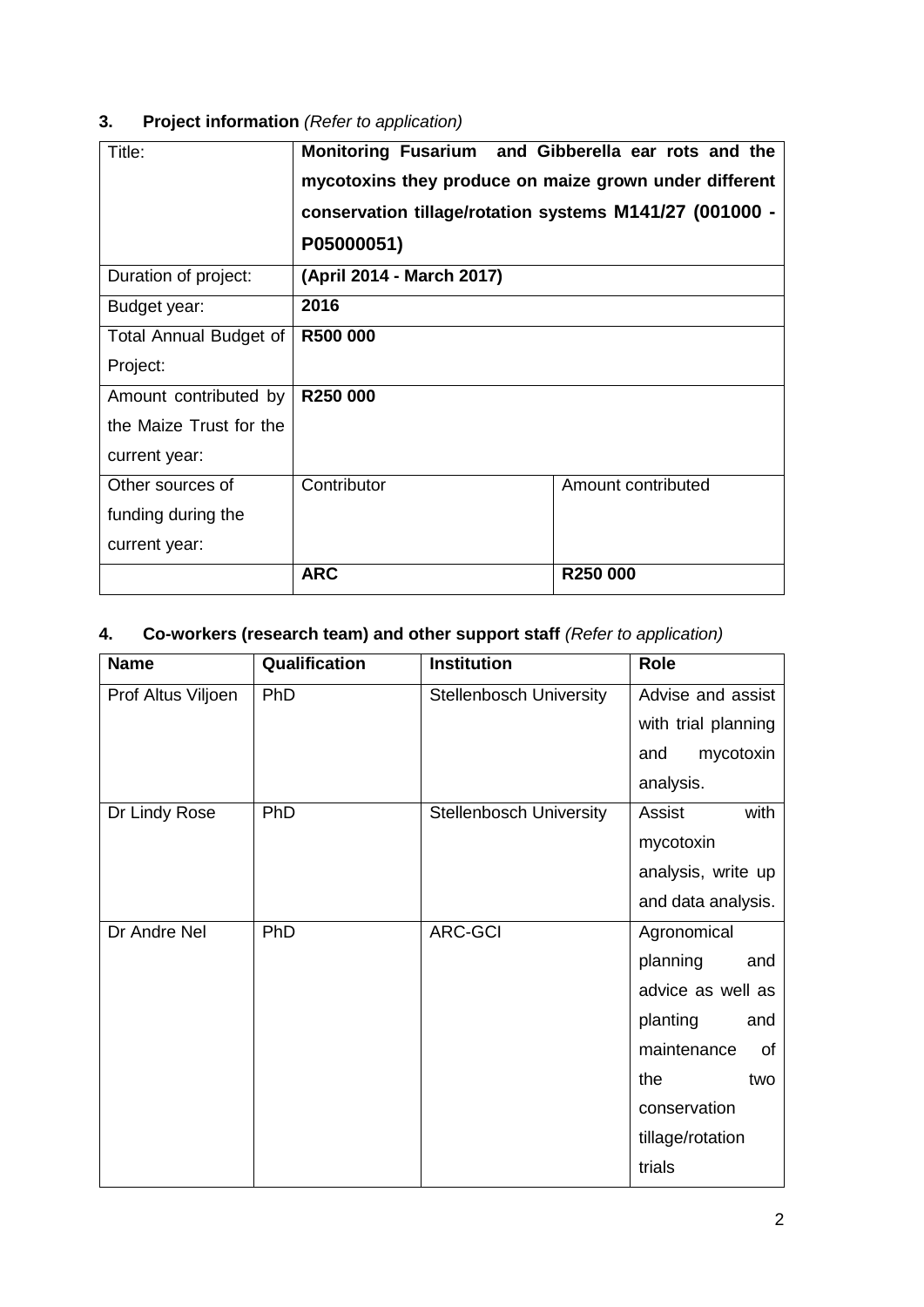| Dr Marietjie     | PhD              | <b>Stellenbosch University</b> | Multi-toxin        |
|------------------|------------------|--------------------------------|--------------------|
| Stander          |                  |                                | analysis of milled |
|                  |                  |                                | samples annually   |
| Dr Belinda Janse | PhD              | <b>ARC-GCI</b>                 | Milling and RT-    |
| Van Rensburg     |                  |                                | qPCR<br>0f         |
|                  |                  |                                | mycotoxin          |
|                  |                  |                                | producing fungi in |
|                  |                  |                                | samples            |
| Ms Londiwe       | <b>BSc Honns</b> | <b>ARC-GCI</b>                 | Masters student    |
| Mabuza           |                  |                                |                    |

## **5. Summary** (Description of the project, capturing the main findings; 250 words)

Mycotoxigenic fungi such as *Fusarium graminearum*, *Fusarium verticillioides* and *Stenocarpella maydis* infect maize grain and can be detrimental to humans and animals due to the toxins they produce. Disease management strategies include tillage practices and crop rotations, however, these have not been sufficiently evaluated in South Africa. The increasing shift towards conservation agriculture in South Africa, may influence maize production, because of the ability of ear rot fungi to survive on crop residues. The effect of cropping systems on fungal ear rot accumulation and mycotoxin contamination in maize grain was investigated in two localities over a four to six-year period. Cropping systems evaluated were 1) monoculture maize conventional tillage, 2) monoculture maize no-till, 3) two and 4) three-year rotation systems consisting of maize/cowpea and maize/cowpea/babala (all no-till), respectively. In Buffelsvallei, two additional crop rotations, maize/sunflower and maize/sunflower/babala (all no-till) were included. All trials were naturally infected and disease severity and incidence were determined visually while realtime quantitative polymerase chain reaction (qPCR) was used to quantify target DNA of *F. verticillioides* and *F. graminearum*. Furthermore, the mycotoxins fumonisins and zearalenone were quantified using high performance liquid chromatography while deoxynivalenol and nivalenol were quantified using liquid chromatography tandem mass spectrometry. Disease incidence and mycotoxin contamination were inconsistent throughout the study period. This was mostly associated with seasonal and geographical differences during the six-year study. In Buffelsvallei cropping system had a significant effect (P < 0.05) on the accumulation of fumonisins and *F. graminearum* for 2010/11, deoxynivalenol (2011/12) and Diplodia ear rot incidence (2013/14). *Fusarium graminearum*  and fumonisin accumulation was significantly higher in the three-year maize/cowpea/babala rotation and two-year sunflower rotation in the 2010/11 season, respectively. The levels of deoxynivalenol in monoculture maize, using conventional tillage (2011/12) was significantly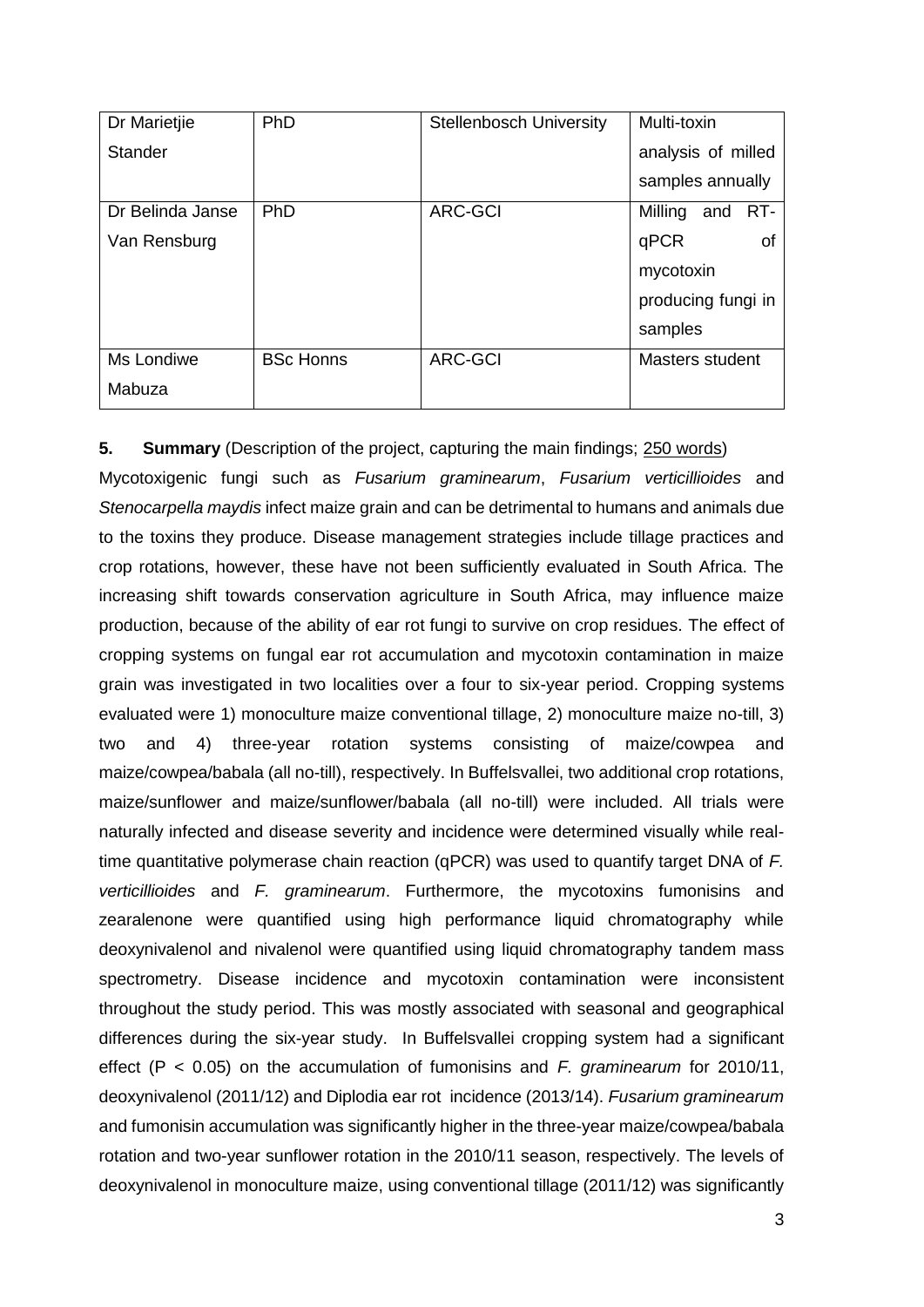higher when compared to all other cropping systems and Diplodia ear rot incidence was significantly higher in maize conventionally tilled, no-till and two-year maize/cowpea and maize/sunflower cropping systems in the 2013/14 season. The various cropping systems had no significant effects on fungal infection or mycotoxin accumulation in maize grain obtained from trials conducted at Erfdeel. The results of this study indicate that Conservation Agriculture systems can be used without the potential increase of maize ear rots and mycotoxin production under local conditions.

### **6. Objectives** (Refer to application)

### **6.1. Strategic objectives** (Maize Trust objectives)

| <b>Strategic objectives</b>                                                     | Yes/No     |
|---------------------------------------------------------------------------------|------------|
| To establish the magnitude of mycotoxin contamination of maize during the       | <b>No</b>  |
| stages of its production, storage, and processing in South Africa               |            |
| To regularly monitor the occurrence of fumonisins, aflatoxins, zearalenone,     | No.        |
| and trichothecenes (DON and NIV) in locally produced and imported maize         |            |
| To determine the factors which contribute to mycotoxin contamination during     | <b>Yes</b> |
| the production (pre-harvest), storage (post-harvest) and processing of maize    |            |
| To develop practical, affordable and environmentally sound methods to           | Yes        |
| manage toxigenic fungi in maize, with particular emphasis on introducing        |            |
| resistance in local maize cultivars                                             |            |
| To support the development of sound mycotoxin risk management practices in      | Yes        |
| the maize supply chain to ensure the delivery of safe products to the consumer. |            |
|                                                                                 |            |

## **6.2. Project objectives** (List main objectives)

Conservation agriculture (CA), particularly zero tillage is practiced on more than 100 million ha worldwide, while the area in South Africa devoted to CA is minimal. The main benefit of CA is soil conservation and the sustainability that results from it. An additional benefit of CA is savings on fuel and machinery, an important aspect applicable to producers at all levels. It is important to take note that spectrum shifts in weed, pest and disease dynamics are potential dangers that might need to be assessed and novel control interventions may need to be developed

In previous studies (Flett, McLaren & Wehner (1998); Flett, McLaren & Wehner, 2001 and Flett & Wehner, 1991) where Fusarium ear rots, caused by *Fusarium verticillioides (F. moniliforme)*, *F. proliferatum* and *F. subglutinans* and Gibberella ear rots caused by the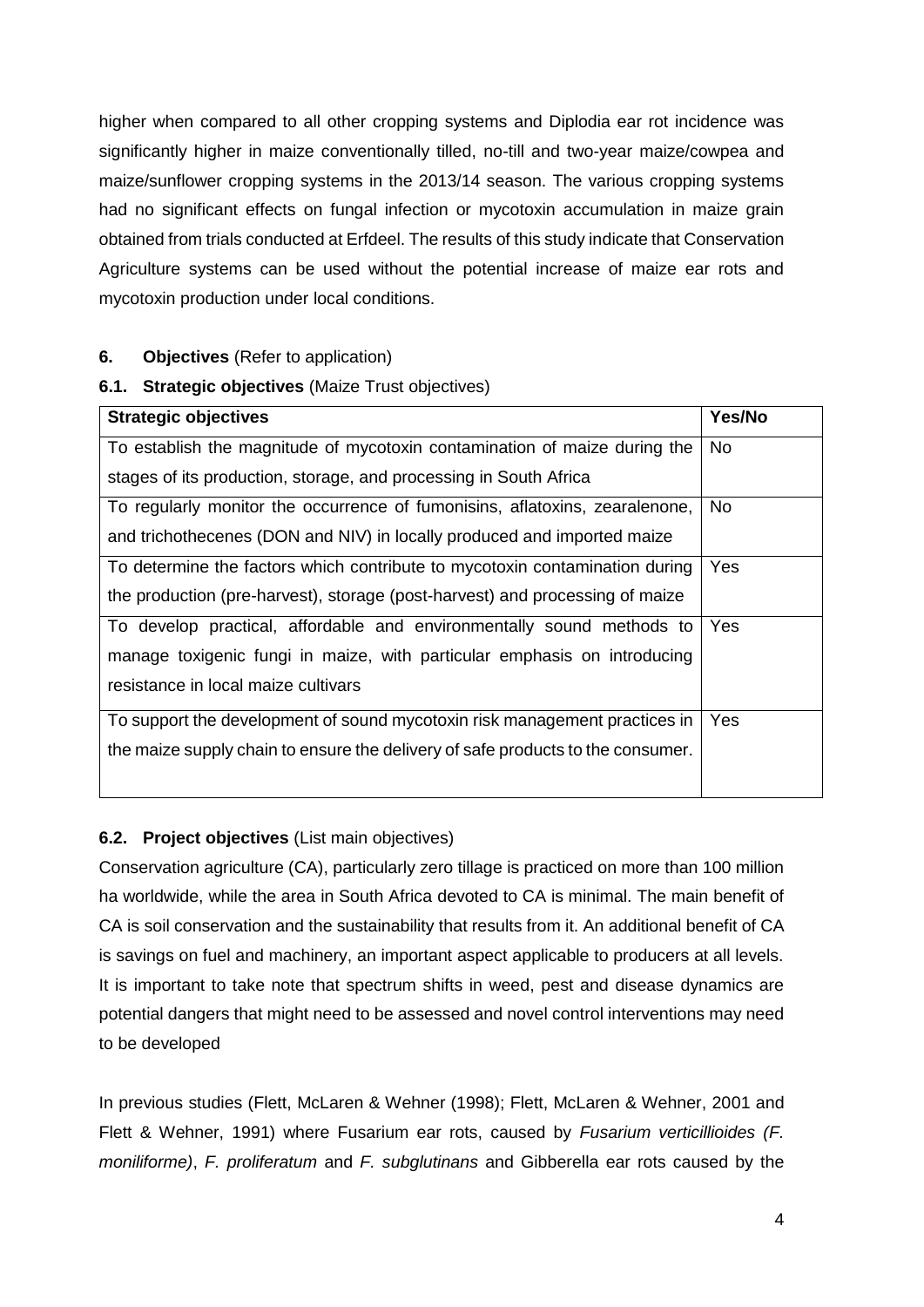*Fusarium graminearum* species complex, recently found to be caused by *F. boothii* (Boutigny *et al*, 2011), were found not to differ under various tillage and rotation systems. The quantification of ear rots and the concomitant mycotoxins under these systems, using modern technologies, will determine which systems will be preferred in reducing maize ear rots, improving grain quality and reducing mycotoxins. As there are already two CA/rotation trials being planted at two localities i.e. Buffelsvlei and Erfdeel, on different soil types and initial results indicate improved grain quality (using SA grading regulations)(Andre Nel, personal communication) with very little extra effort important information on ear rots and mycotoxins can be obtained.

## **7. Work plan** (Refer to application)

## **7.1. Work plan as stated in the application** (List main tasks)

The two field trials started in 2008. Treatments consist of conventionally cultivated, monocropped maize and three other treatments of progressive degrees of CA principles applied.

Crop rotation systems consist of:

- Mono-cropped maize under conventional tillage.
- Mono-cropped maize under minimum soil disturbance.
- A two-year system with maize in rotation with a legume and sunflower under minimum soil disturbance. Sunflower rotation will be applied on the Hutton soil only.
- A three-year legume/sunflower (in a split-plot arrangement) maize babala rotation system under minimum soil disturbance. The babala serves as cover crop and the sunflower rotation will be applied on the Hutton soil only.
- To distinguish between seasonal and rotational effects systems 3 and 4 consist of two and three sub-treatments, respectively, each representing an alternative phase of the rotation system during each season.
- The statistical layout is a randomised complete block with four replicates. Main plots are at least 15 x 20 m in size and commercial implements are used for agronomical activities.

#### Measurements:

- Crop yield, biomass yield, grain quality and weather variables (Dr Andre Nel).
- Soil nutrient status, soil strength (if possible) and soil cover (Dr Andre Nel).
- Quantification of Fusarium and Gibberella ear rots using RT-qPCR techniques (Dr Belinda Janse van Rensburg) and mycotoxins using LCMS multimycotoxin analysis (Prof Altus Viljoen and Dr Marietjie Stander).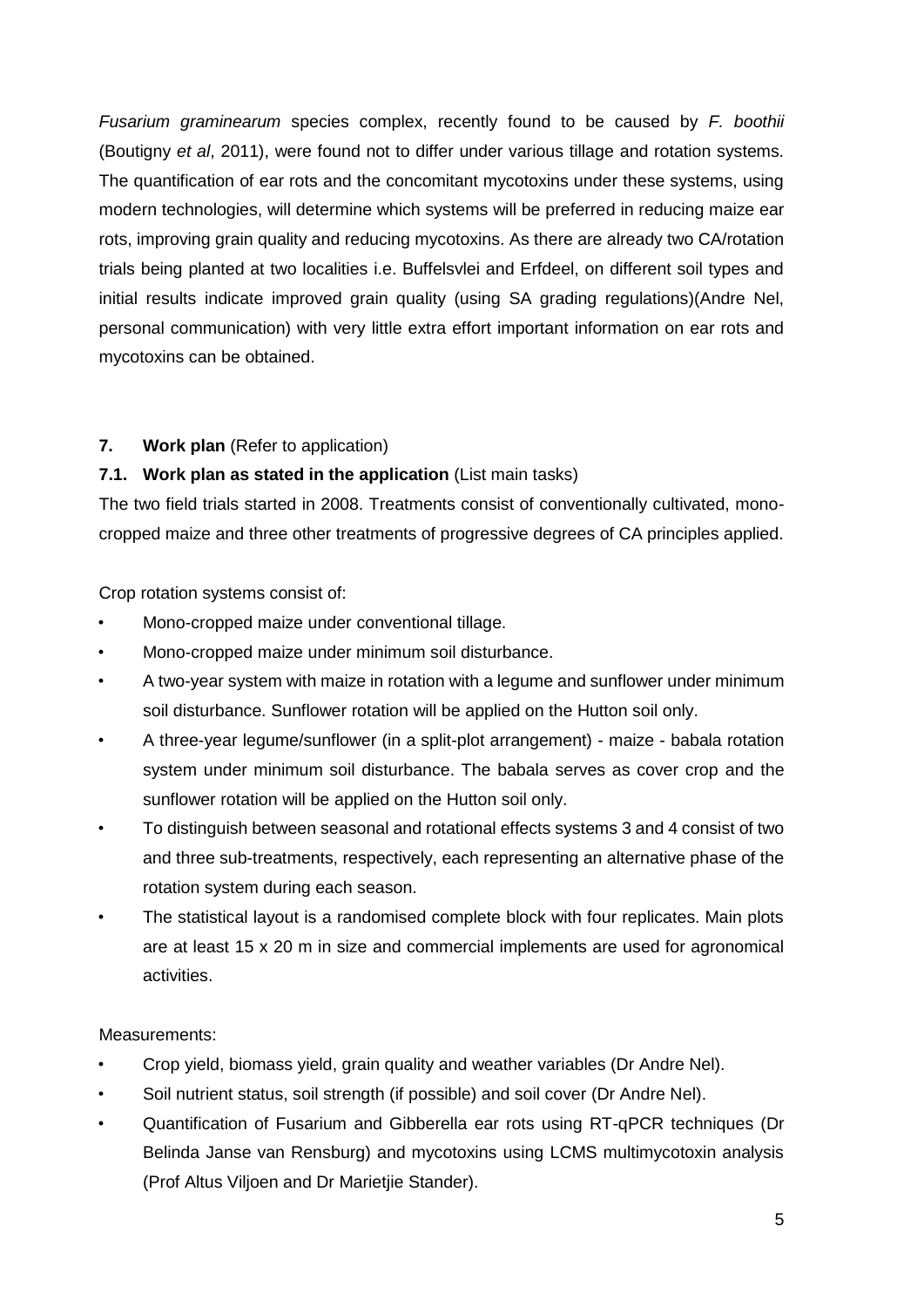- Quantification of *Stenocarpella maydis* using percentage infected ears (Prof Bradley Flett).
- **7.2. Achieved tasks according to the stated work plan** (List measurable units as milestones and provide an indication of progress made)

Example:

| <b>Milestones</b>       | <b>Achievements</b>                    |
|-------------------------|----------------------------------------|
| RT-qPCR                 | Task achieved: All samples analysed    |
| <b>LCMS</b>             | Task achieved: All samples analysed    |
| Publication of research | Task not complete: Manuscript is being |
|                         | prepared for publication               |

**8. Detailed report covering the research conducted during the full grant period**  (Introduction, methods, results, discussion, tables, figures, etc.)

### **INTRODUCTION**

Maize (*Zea mays* L.) is an important staple food, feed and energy crop in South Africa. It is also prone to a multitude of root, stalk, leaf and ear rot diseases (Fandohan *et al.*, 2003). Predominant ear rots in most maize-producing areas include Fusarium ear rot (FER), Gibberella ear rot (GER) and Diplodia ear rot (DER) (Boutigny *et al.*, 2012). Fusarium ear rot is mainly caused by *Fusarium verticillioides* Sacc. Nirenberg (syn = *F. moniliforme* Sheldon), which is present in most maize-producing areas (Fandohan *et al.*, 2003). It is responsible for substantial losses in grain yield and quality due to its ability to produce mycotoxins known as fumonisins (Fandohan *et al*., 2003). Fumonisins are the most predominant group of mycotoxins and have been classified as potentially carcinogenic, neurotoxic, mutagenic, immunosuppressive, and hepatotoxic (Gelderblom *et al.*, 1992).

*Fusarium graminearum* (Schwabe) [Teleomorph *Gibberella zeae* (Schwein. Petch], which causes GER, produces pink to red mould that discolours infected maize kernels (Reid *et al*., 1999) and is responsible for the production of a wide range of toxic metabolites including zearalenone and trichothecenes such as deoxynivalenol and nivalenol. Deoxynivalenol and nivalenol are accountable for feed refusal, vomiting, gastric ulcers and decreased weight if ingested by animals (Youssef, 2009). Zearalenone, which has structural similarity to oestrogen, is attributed to several reproduction disorders such as fecundity and stillbirths in animal species (Zinedine *et al.*, 2007).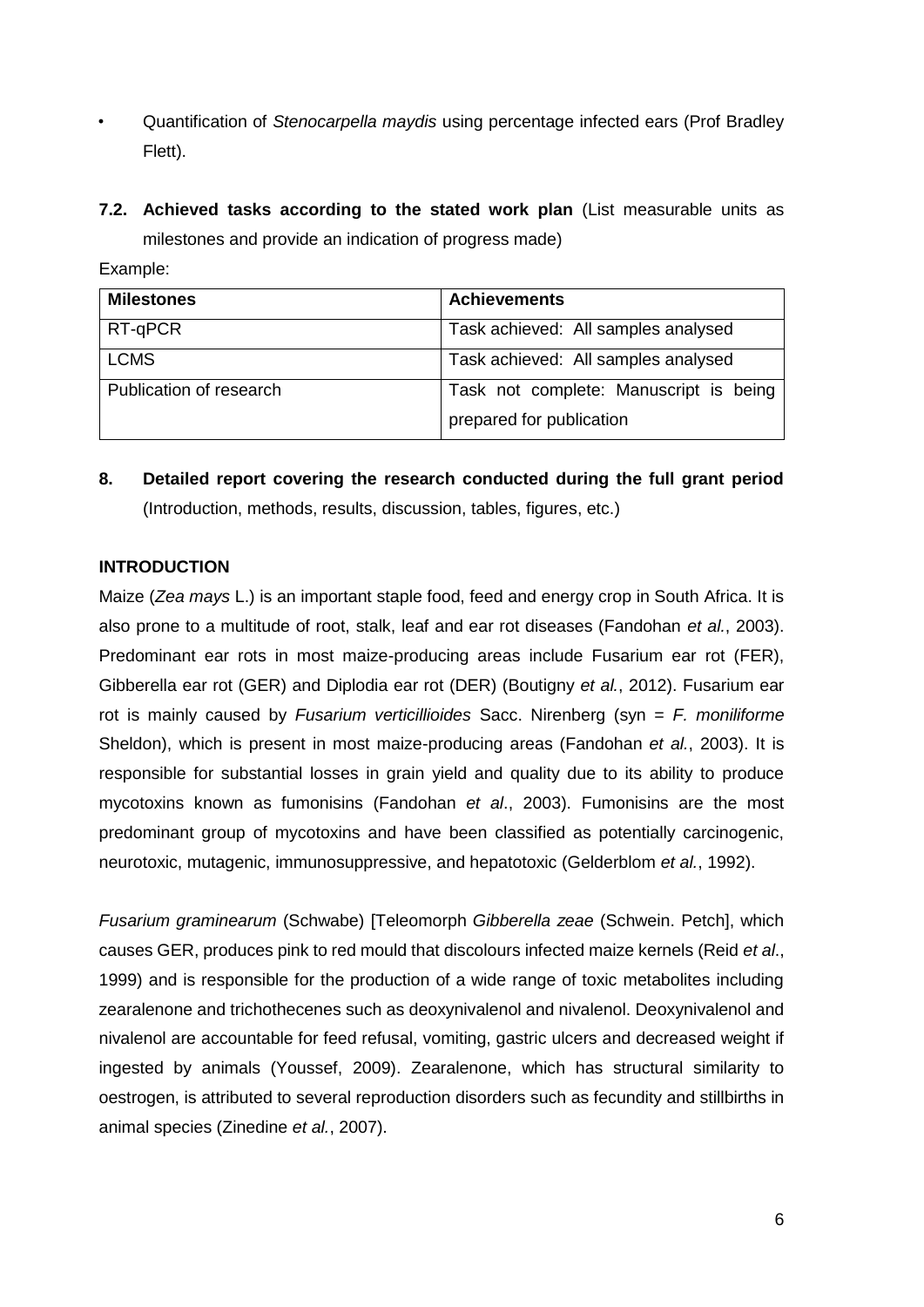*Stenocarpella maydis* (Berkeley) (Syn) *(Diplodia maydis) (*Berk.) (Sacc) is the causal agent of DER, a common maize ear rot found in most maize-producing areas. DER is responsible for massive yield losses and infected kernels are usually lighter and have decreased nutritional value (Flett and McLaren, 1994). It has also been linked to mycotoxicoses of cattle and sheep commonly known as diplodiosis (Rabie *et al.*, 1985). Symptoms include paralysis, ataxia and still births (Odriozola *et al.,* 2005). Apart from commonly being associated with southern African countries, there have been reports of occurrence in Brazil and Argentina (Odriozola *et al.,* 2005; Masango *et al*., 2015).

Multitoxin contamination in agricultural commodities is of great significance due to impacts on productivity, the economy as well as human and animal health (Degraeve *et al.*, 2016). Mycotoxigenic fungi are either classified as field or storage fungi (Placinta *et al.*, 1999). In maize, the most important stage of ear rot infection and mycotoxin contamination is during pre-harvest production, where disease incidence and mycotoxin contamination is influenced by numerous factors ranging from climatic conditions, soil fertility, insect damage, susceptibility of plant variety and agricultural practices (Reid *et al.*, 2001).

The use of Conservation Agriculture (CA) ensures the efficiency of a cropping system by enhancing the quality of the soil, providing cheaper, more productive and environmentally friendly crop production (Lawrance *et al*., 1999). The principal challenge in crop production is the need to sustainably produce high yielding crops, with minimal diseases and pests. Tillage influences both the physical and chemical properties of the soil, therefore a reduction in tillage practices may significantly influence pathogen species but this is entirely dependent on the pathogen's life cycle and survival mechanisms (Govaerts *et al*., 2006). The effect of tillage practices on disease incidence is vaguely understood and sometimes contradictory (Lawrance *et al*., 1999). One of the reported setbacks involved with reduced tillage practices is the potential for increased disease incidence (Sumner *et aI*., 1981) although Flett *et al*. (1998) found tillage practices to not have an influence on FER and GER accumulation in maize grain. Changes in cropping systems can have effects on factors that correlate to disease development such as soil structure, plant growth, closeness of crop to pathogens, residue availability, soil temperature and water content (Watkins and Boosalis, 1994; Lawrance *et al.*,1999). Crop rotations have also been identified as a viable method for disease control in no-till systems (Ward and Nowell, 1998).

With the lack of resistant cultivars and effective chemical control measures for maize ear rots, it is of fundamental importance that the effects of these agricultural practices be investigated to help limit disease incidence and mycotoxin contamination in maize grain.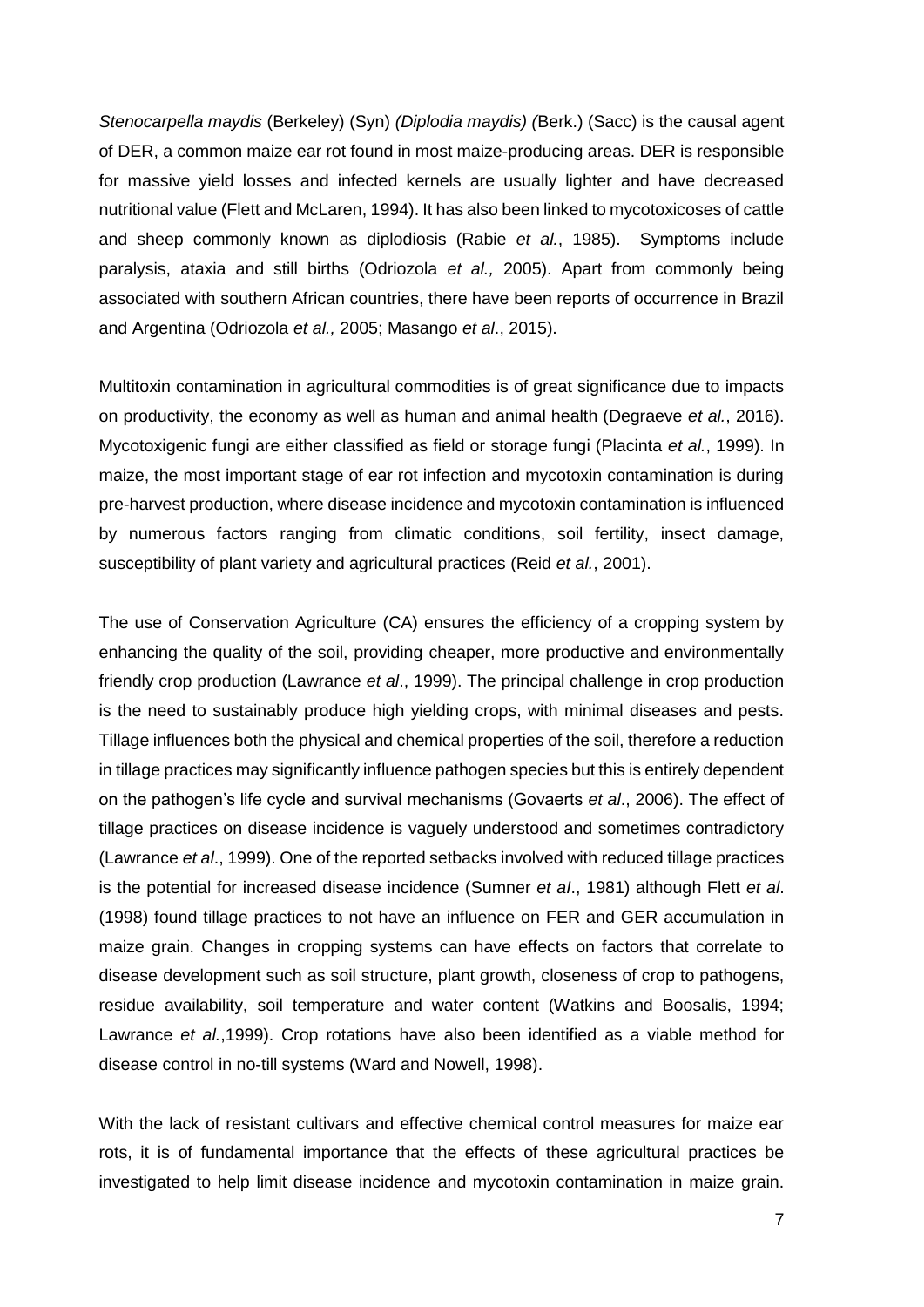Therefore, the objectives of this study were to 1) investigate the effect of cropping practices on maize ear rots and mycotoxins and 2) determine the potential role of crop rotations in CA systems with regards to maize ear rot infections and mycotoxin contamination. This knowledge will assist in identifying a suitable cropping system that improves grain quality by reducing ear rot infections and mycotoxin contamination while also providing more insight into the impact of CA on mycotoxigenic fungi and their metabolites.

#### **MATERIALS AND METHODS**

#### **Conservation Agriculture field trials**

Field trials were carried out for six (2009/10 - 2014/15) and four (2011/12 - 2014/15) seasons in two different localities. These localities were based in the North-West and Free State provinces at Buffelsvallei (latitude -26.495; longitude 26.602, sandy loam soil) and Erfdeel (latitude -26.982 longitude 27.027, sandy textured soil), respectively. A randomized, complete block design with four replicates was implemented, which consisted of six cropping systems in Buffelsvallei (sandy loam soil) and four cropping systems in Erfdeel (sandy textured soil). Maize cultivars in both localities were PAN 6Q- 521 R in 2009/10, PAN 5Q 563 R in 2010/11, PAN 5Q 649 R in 2011/12 and 2012/13, PAN 5Q 649 RR in 2013/14 and BG 5685 R in 2014/15 (Table 1). Treatments in Buffelsvallei included 1) maize monoculture, conventionally tilled (MM-CT), 2) maize monoculture, no-till (MM-NT), 3) no-till maize, two season rotation with sunflower (NT-SF), 4) no-till maize, two season rotation with cowpea (NT-CP), 5) no-till maize, three season rotation with babala and sunflower (NT-BA-SF) and 6) no-till maize three season rotation with babala and cowpea (NT-BA-CP) (Table 2). Treatments in Erfdeel included 1) maize monoculture, conventionally tilled (MM-CT), 2) maize monoculture, no-till (MM-NT), 3) no-till maize, two season rotation with cowpea (NT-CP) and 4) no-till maize, three season rotation with babala and cowpea (NT-BA-CP) (Table 3). The experiment was conducted for four years in Erfdeel due to highly acidic soil conditions, planting did not take place during the first two years of the study. Maize ears were naturally infected by ear rot causing fungi and each season maize ears were harvested from the two middle rows of each treatment.

Plots were fertilized with 600 mL/ha<sup>-1</sup> N: P: K prior to planting (Table 1). Herbicides during planting included DUAL GOLD (960 g/L S-metalochlor, Syngenta, Basel, Switzerland) at a rate of 60 to 600 mL/ha, GRAMOXONE SL (250 g/L Paraquat, Syngenta, Basel, Switzerland) at a rate of 1 to 3L/ha, ROUNDUP (540 g/L glyphosate, Monsanto, Missouri, USA) at a rate of 2 to 4L/ha, KARATE (250 g/L Lambda-Cyhalothrin, Syngenta, Basel, Switzerland) at a rate of 70mL/ha. Stalk borers were controlled using KOMBAT (25 g/L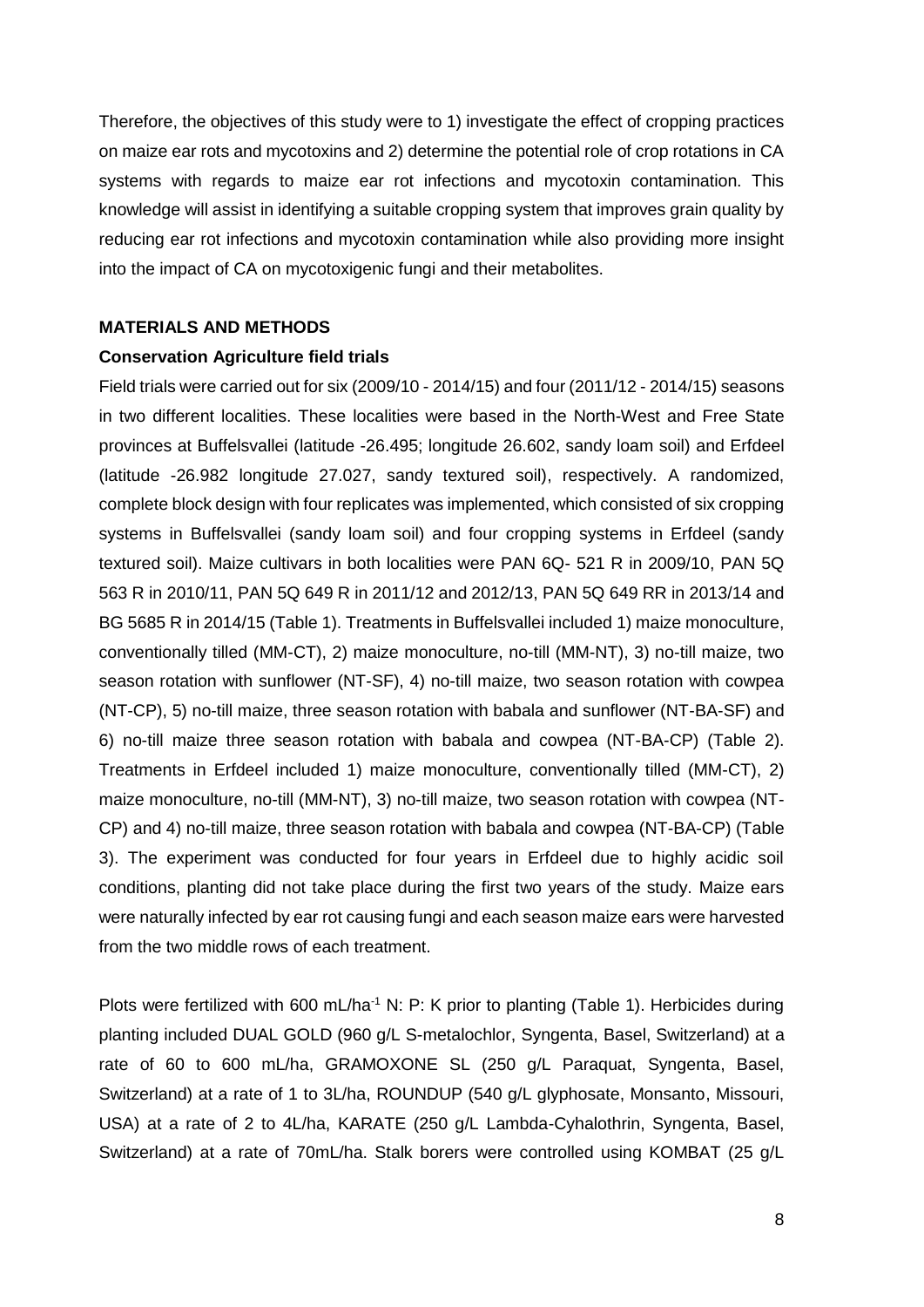Carbaryl, Kombat, Greytown, South Africa) and BULLDOCK (25 g/L Beta-cyfluthrin, Bayer Crop Science, Leverkusen, Germany).

#### **Maize ear rot disease ratings**

At the end of the season, maize ears were hand harvested. A grain disease rating was conducted according to Flett *et al.* (1998). DER incidence was determined based on discoloration, rot and mycelium were used to determine FER and GER. The percentage of visibly diseased grain samples was calculated by mass. To date, no method is available for the quantification of toxins produced by *S. maydis*.

#### **Quantification of** *F. verticillioides* **and** *F. graminearum* **s.l.**

*DNA extraction*: Maize ears were hand harvested at ≤ 12% moisture, and threshed per treatment. A 250-g sub-sample was taken from each threshed sample, milled and passed through a 1-mm mesh using a Cyclotech sample mill (Foss Tecator, Hoganas, Sweden). These samples were stored at -20°C for further analysis. DNA was extracted from 0.5-g milled flour using the DNeasy Plant Mini kit (Qiagen, Hilden, Germany) according to manufacturer's guidelines. The purity and the concentration of the DNA was measured using a Nanodrop® (2000c) Spectrophotometer (Thermo Scientific, Waltham, USA) at 260 nm (OD260). The DNA was diluted to 10 000 pg/µL and stored at -20ºC in 100 µL aliquots.

*Standard curves:* A high fumonisin producing *F. verticillioides* isolate (MRC826) and a *F. graminearum sensu lato* isolate (MRC 394) were obtained from the Medical Research Council to use in the standard curve set up. The respective fungi were plated out on potato dextrose agar (PDA) and DNA was extracted from mycelial growth after 1 week by using the CTAB method adapted from Winnepenninckx *et al*. (1993). For *F. verticillioides*, a 10 fold dilution of the MRC826 DNA was used to generate a standard curve for quantification (Waalwijk *et al.*, 2008). The dilution range was 60 000, 6 000, 600, 60 and 6 pg/µL-1 . Two replicates per dilution were used to generate a standard curve. For *F. graminearum* s.l.*, a* 4-fold standard dilution was used to generate a standard curve for quantification (Nicolaisen *et al*., 2009). The dilution range was 7500, 1875, 468.8, 117.2 and 29.3 pg/µL. Two replicates per dilution were used to generate a standard curve.

*Quantification of F. verticillioides and F. graminearum s.l. target DNA:* For *F. verticillioides* quantification, the primers Taqfum-2F and Vpgen-3R in combination with the FUM-Probe 1 primer were used as tested by Waalwijk *et al.* (2008). The sensimix reagent kit (Sensimix<sup>™</sup> no rox QT 505-05) from Celtic (Bioline, London, England) was used for qPCR. For each reaction, A 96- well plate containing 4  $\mu$ L of DNA (10 000 pg/ $\mu$ L) sample was mixed with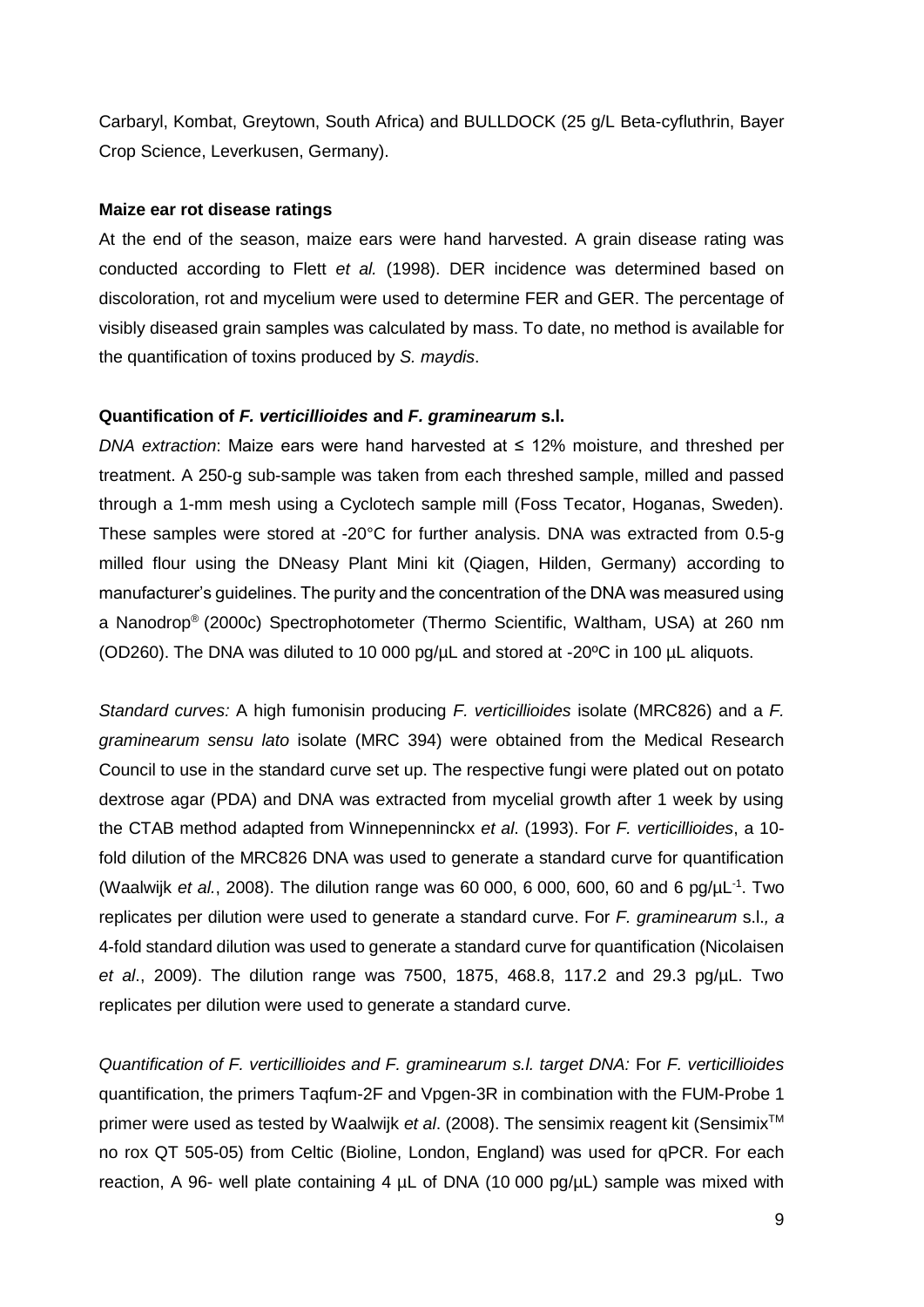12.5 µL sensimix, 2.125 µL Fum probe (1 µM), 0.875 µL (333 nM) Taqfum-2F: ATG CAA GAG GCG AGG CAA, 0.875 µL (333 nM) Vpgen-3R primer: GGC TCT CRG AGC TTG GCA T and 4.625 µL molecular grade water. Negative controls contained no template DNA but were treated like the reaction samples. For *F. graminearum* s.l. quantification, the primers FgramB379 and FgramB411 in combination with SYBRGreen as tested by Nicolaisen *et al*. (2009) were used. A 96- well reaction plate was repared consisting of a total volume of 25 µL of 12.5 µL of SYBR<sup>®</sup> green, 0.625 µL (250mM) of FgramB379: CCA TTC CCT GGG CGT and 0.625 µL (250nM) FgramB411: CCT ATT GAC AGG TGG TTA GTG ACTGG, 9.25 µL of nuclease free water, 2 µL of the unknown 10 000 pg/µL target DNA. Negative controls contained no template DNA but were treated similar to the reaction samples. A CFX96™ Real-Time PCR detection system (Bio-Rad, Hercules, USA) with a 96 well reaction plate was used for qPCR reactions and steps. For *F. verticillioides* the reaction consisted of a 5 min denaturation step at  $95^{\circ}$  C, 40 cycles at  $95^{\circ}$  C for 10s and 65  $^{\circ}$  C for 10s, followed by cooling to 65 º C; for *F. graminearum* s.l. consisted of 5 minutes denaturation at 95ºC, 40 cycles at 95ºC for 10s and 65ºC for 10s, followed by a melt curve step of 95ºC, and a cooling step at 65ºC. After runs were completed, data was generated from the amplification curves. Regression equations of standard curves from runs were highly correlated ( $R^2$ >0.99). Slopes were within the accepted criterion (between -3.1 and -3.6) and efficiencies were between 95 and 110%.

#### **Fumonisin quantification**

Fumonisins were analysed using the HPLC-VICAM method (Anonymous, 2002). A 50-g sub-sample was mixed with 5 g of sodium chloride (Merck, Darmstadt, Germany) prior to extraction. A methanol: water (80:20 v/v) extraction solvent (100 mL) was used to extract fumonisins for five minutes at high speed using a Waring laboratory blender (Waring products division, Torrington, USA). The extract was then filtered through 24-cm fluted filter paper (VICAM). A 10-mL aliquot was diluted with 40 mL saline phosphate-buffer (1X PBS) (8.0 g NaCl, 1.2 g Na<sub>2</sub>HPO<sub>4</sub>, 0.2 g KH<sub>2</sub>PO<sub>4</sub>, 0.2 g KCl, dissolved in 990 mL purified water and the pH adjusted to 7.0). Diluted samples were extracted through microfiber filters (0.45 µm) and 10 mL of the filtrate was passed through VICAM FumoniTest affinity columns at a flow rate of 1 drop per second. Subsequently, 10mL of PBS was passed through the column at a rate of 1 drop per second. The column was then washed with 1.5 mL HPLC grade methanol at a rate of 1 drop per second and the eluate was collected in a glass cuvette. The methanol eluate was dried in a TurboVap LV (Caliper Sciences, Massachusetts, USA) with the aid of a slow stream of high purity nitrogen gas. Samples were dissolved in 200 μL methanol and purified water (50:50 v/v). Each sample (50 μL) was transferred to 250 μL conical inserts, placed into a 2.5 mL glass vial which was then placed into a carousel. The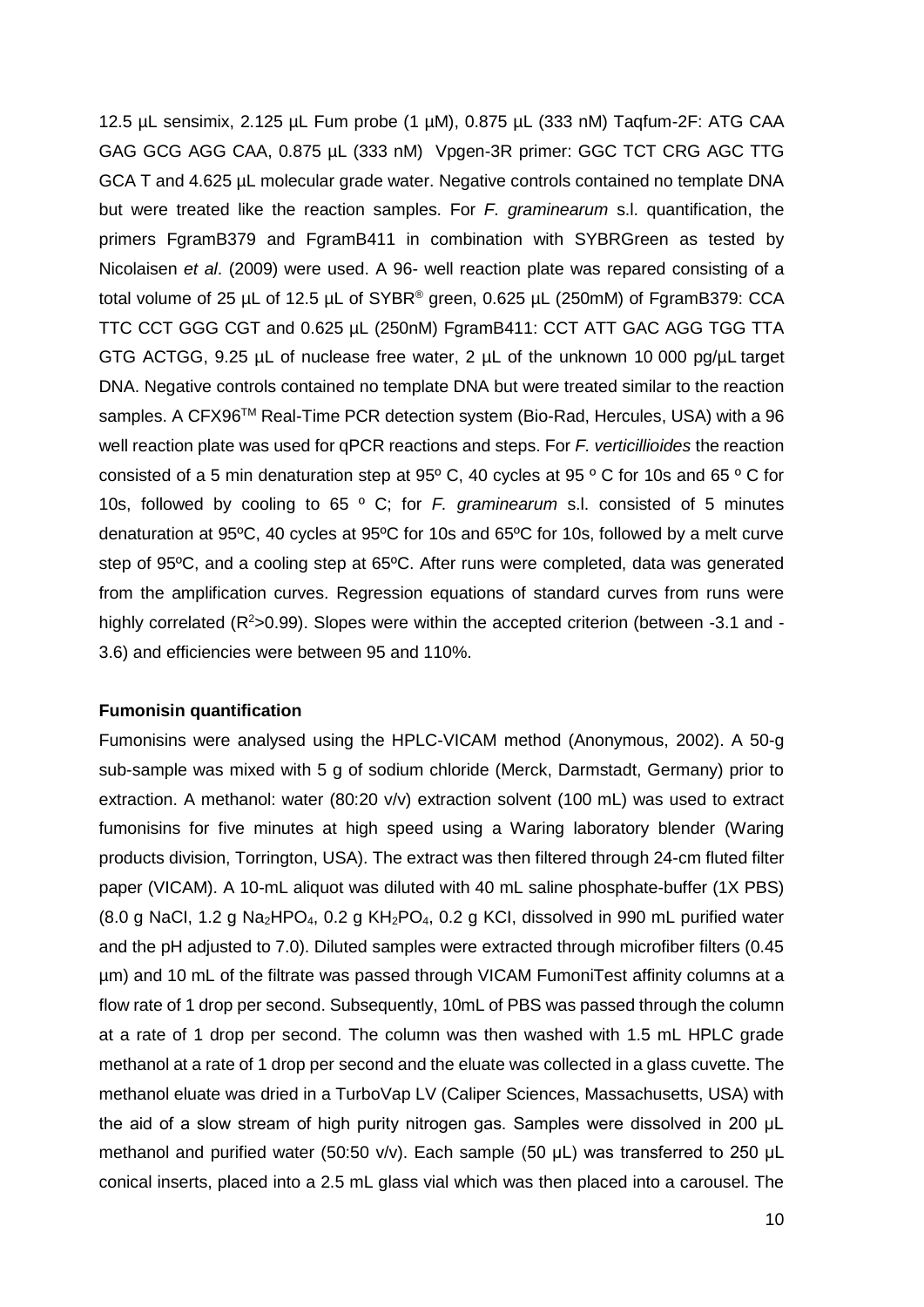first position of the carousel had a 2.5 mL glass vial with *o*-phthaldialdehyde (OPA from Sigma-Aldrich, Missouri, USA) which is the derivatisation agent. The Waters 717 plus autosampler was set up to mix 100 μL of the OPA with the 50 μL of sample in the conical insert. This mixture (20 μL) was injected after a delay time of 1 minute.

Fumonisin standards were obtained from Sigma-Aldrich. To generate a standard curve, standards were evaporated and reconstituted with a calibration standard solution ranging from 2 ppm, 5 ppm, 10 ppm, 15 ppm and 20 ppm. Fluorescence was performed at excitation and emission wavelengths of 335 nm and 440 nm respectively using a Waters 2475 multi λ fluorescence detector equipped with a Symmetry C18 (5 µm 3.9 x 150 mm) analytical column (Waters, Milford, USA). The detection limit of the method used was 0.016 ppm and the recovery data were obtained in triplicate by spiking clean maize samples (VICAM) with 5 ppm fumonisin  $B_1 B_2$  and  $B_3$ . The average recovery rates were 83% (FB<sub>1</sub>), 81% (FB<sub>2</sub>) and  $83\%$  (FB<sub>3</sub>).

#### **Zearalenone quantification**

Zearalenone was analysed using the VICAM method adapted from Kruger *et al*. (1999). Milled sub samples (25 g) were mixed with sodium chloride (5 g) prior to extraction, and then blended (Waring products division, Torrington, USA) in 100 mL of methanol: water (80:20 v/v) at high speed for two minutes. The extract was filtered through 24-cm fluted filter paper from VICAM. The filtrate (4 mL) was mixed with 96 mL HPLC grade water (18 MΩ.cm) and filtered through a microfiber filter paper. The diluted extract (100 mL) was passed through ZearaTest affinity column from VICAM at a rate of approximately 3 drops per second. The column was washed with 25 mL HPLC grade water. Zearalenone was eluted by passing through 0.75 mL of methanol followed by 0.5 mL of water amounting to a total volume of 1.25 mL. The eluate (50 µL) was injected into the HPLC system. The mobile phase consisted of acetonitrile: methanol: water (46:46:8 v/v/v). The flow rate was set at 1 mL/min.

Zearalenone standards were obtained from Sigma-Aldrich. To generate a standard curve, standards were evaporated and reconstituted with a calibration standard solution ranging from 0.25 ppm, 0.5 ppm, 1.25 ppm, 2.5 ppm. Fluorescence was performed at excitation and emission wavelengths of 274 nm and 440 nm respectively using a Waters 474 multi λ scanning fluorescence detector and analytical column, Symmetry C18 3.9 x 150 mm (Waters, Massachusetts, USA). The detection limit of the method used was 0.0019 ppm and recovery data was obtained in triplicate by spiking clean maize samples (VICAM) with 5 ppm zearalenone. Average percentage recovery was 112%.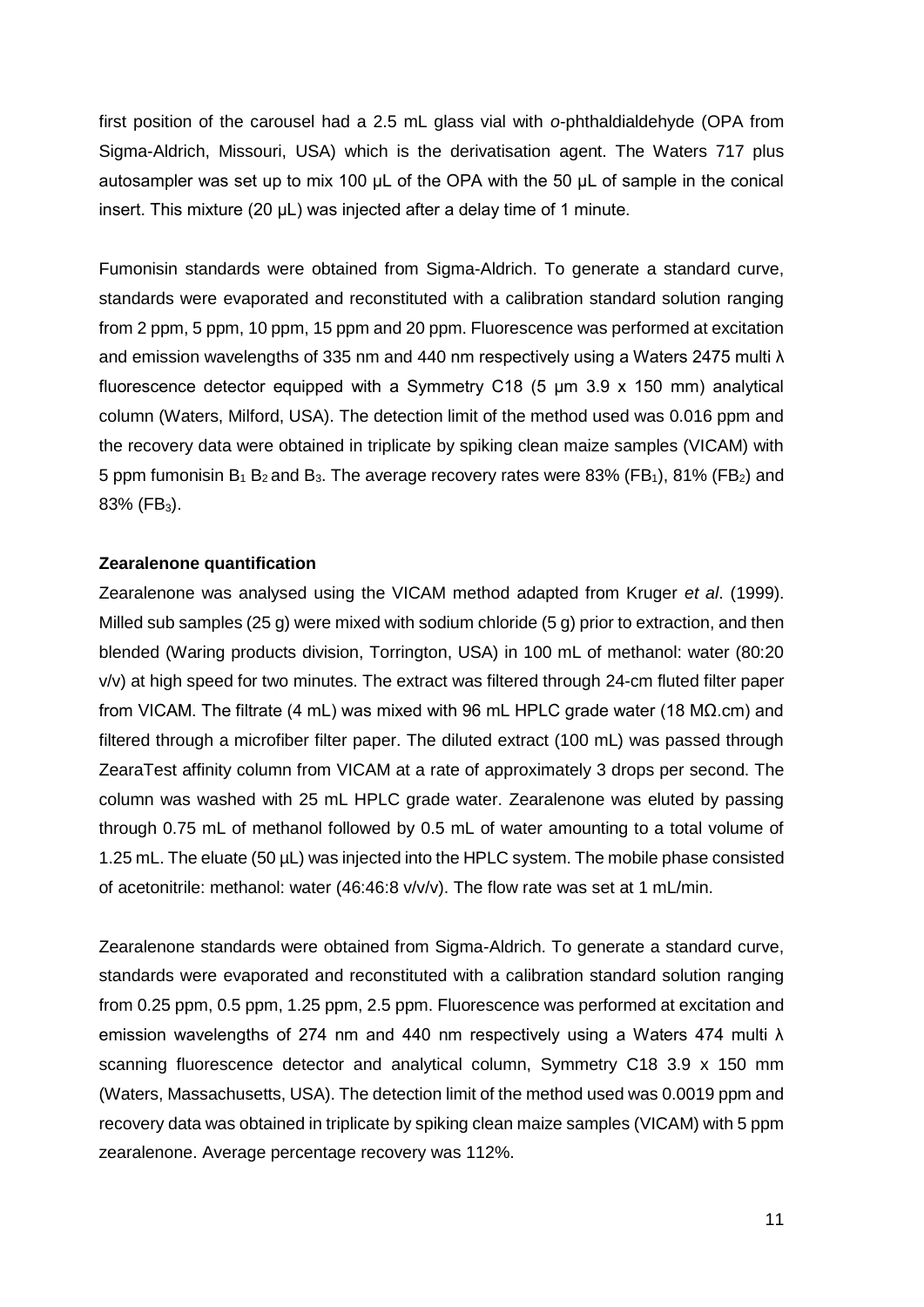#### **Deoxynivalenol and nivalenol quantification**

Deoxynivalenol and nivalenol was extracted using the VICAM method (Anonymous, 2012). Milled maize sub samples (50 g) were placed on a blender jar (Waring products division, Torrington, USA) with 200 mL of purified water. The sample was blended at high speed for three minutes. The blended extract was then filtered through a 24-cm fluted filter paper from VICAM and filtrate was collected in a clean vessel. The filtrate (10 mL) was mixed with 40 mL phosphate-buffered saline (PBS) (8.0 g NaCl, 1.2 g Na<sub>2</sub>HPO<sub>4</sub>, 0.2 g KH<sub>2</sub>PO<sub>4</sub>, 0.2 g KCl, dissolved in 990 mL purified water with pH adjusted to 7.0) and poured into a folded filter (11 cm) inside a funnel in a clean vessel. The filtered extract (5 mL) was run through a glass syringe barrel on a pump and passed completely through deoxynivalenol-/nivalenol WB affinity column from VICAM at a rate of approximately 1 drop per 2 seconds.

#### Deoxynivalenol/nivalenol

WB affinity column was washed with 10 mL PBS followed by 10 mL purified water at a rate of about 1 drop/second. A glass cuvette was placed under deoxynivalenol/nivalenol WB columns and deoxynivalenol/nivalenol was eluted by 0.5 mL HPLC grade methanol and 1.5 mL HPLC acetonitrile, amounting to a total of 2 mL.

Standards for deoxynivalenol and nivalenol were obtained from Sigma-Aldrich. To generate a standard curve, standards were evaporated and reconstituted with a calibration standard solution ranging from 0.1 ppm, 0.5 ppm and 5 ppm for nivalenol and 0.1 ppm, 0.5 ppm and 5 ppm for deoxynivalenol. The level of dectection for the used method was 0.03 ppm for deoxynivalenol and 0.04 ppm for nivalenol. Average percentage recovery was 90% for both deoxynivalenol and nivalenol. Deoxynivalenol and nivalenol were separately quantified using LC-MS/MS at the Central analytical facility (Dr M. Stander), Stellenbosch University, Stellenbosch, South Africa.

#### **Climatic data**

Climatic data between the 2009/10 – 2014/15 were collected in the Buffelsvallei and Erfdeel regions. Monthly maximum temperatures ( $\degree$ C), rainfall (mm) and relative humidity (%) were recorded between July of the planting year and June of the harvesting year.

#### **Statistical analyses**

Maize ear rot incidence, fungal target DNA, disease incidence and mycotoxin accumulation of the two conservation agriculture trials were analysed separately by season. The data of the trials were analysed using ANOVA statistical models and skewed data were transformed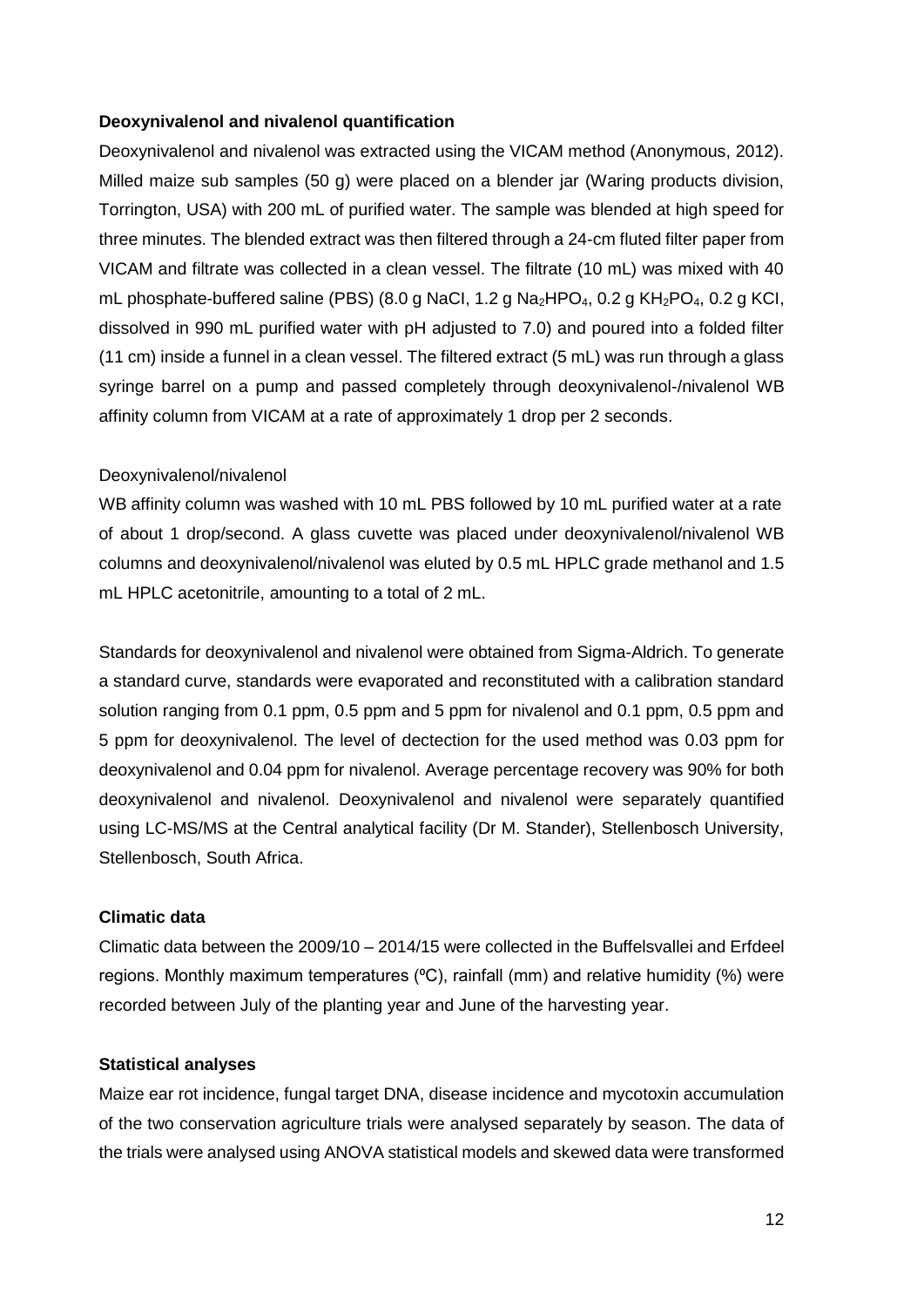using a log transformation. To compare treatment effects, Fischer's protected least significant difference (LSD) was calculated at a 5% significance level (Gen Stat, version 15).

#### **RESULTS**

#### **Buffelsvallei**

*Fusarium ear rot (FER) disease ratings:* There were no significant differences between the cropping systems evaluated in this study with regards to FER severity during the six-year period (data not shown). The mean FER visual disease severity ranged from 0.10-15.30% throughout the six-year study period (data not shown).

*Gibberella ear rot (GER) disease ratings:* Cropping systems appeared to not influence GER severity during the six-year study. Mean GER severity ranged from 0 to 3.65% during the six-year study (data not shown).

*Diplodia ear rot (DER) disease ratings*: Diplodia ear rot incidence was only affected by cropping systems in one of the six years of this study (P=0.008, Table 4). In 2013/14, the monoculture maize conventionally tilled (MM-CT; 3.89%), maize monoculture no-till (MM-NT; 3.00%), two-year maize/sunflower (NT-SF; 4.18%) and two-year maize/cowpea (NT-CP; 2.05%) had significantly higher DER incidence when compared to the three-year maize/sunflower/babala (NT-BA-SF; 0.87) and three-year maize/babala/cowpea (NT-BA-CP; 0.94) systems (Table 5).

Fusarium verticillioides *target DNA*: The cropping systems evaluated did not have significant effects on *F. verticillioides* target DNA quantified during all seasons of the study (data not shown). Mean *Fusarium verticillioides* target DNA accumulation in maize grain was inconsistent during the six-year study period where it was moderate to high (311 – 2198 pg/ $\mu$ L) during the first two seasons (2009/10 and 2010/11) and lower (2.10 – 223 pg/ $\mu$ L) during the (2011/12 and 2012/13) seasons and moderate (115 - 417 pg/ $\mu$ L) again during the (2013/14 and 2014/15) seasons (data not shown).

Fusarium graminearum *target DNA*: Variability in *F. graminearum* target DNA accumulation throughout the six-year study period in Buffelsvallei was observed (Table 5). A significant relationship between cropping systems and fungal target DNA accumulation could only be established for the 2010/11 maize-growing season (P= 0.010, Table 4). During this season, the mean *Fusarium graminearum* target DNA accumulation (59.07 pg/µL; Table 5) was significantly influenced by the cropping systems evaluated (Table 4) where the three-year maize/cowpea/babala (NT -CP-BA) rotation system had significantly higher *F. graminearum*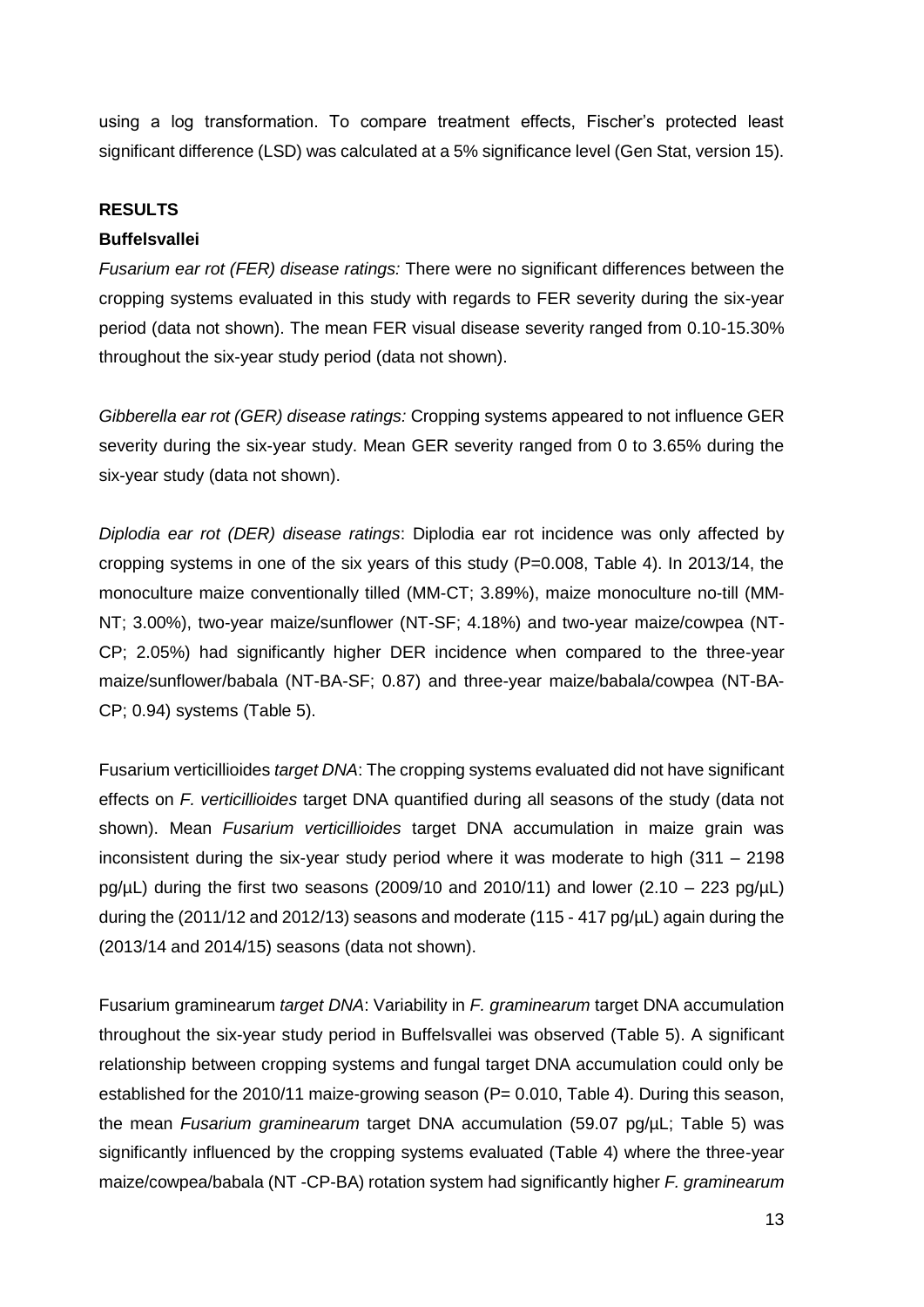target DNA as opposed to the other cropping systems. The lowest target DNA concentration was recorded in the two-year maize/sunflower rotation (NT-SF; 2.62 pg/µL) (Table 5). *Fusarium graminearum* accumulation was generally lower in the first three seasons of the study but increased as the study progressed (data not shown). The effect of cropping systems on the accumulation of *F. graminearum* target DNA was not significant for any other season evaluated.

*Fumonisins*: Fumonisin accumulation in maize grain was below the allowable 4 ppm (Anonymous, 2016) in five of the six treatment years of the study (Table 5). Fumonisin contamination in maize grain was found to be significantly affected by cropping systems in only one (2010/11) of the six seasons (Table 4). Fumonisin levels (8.87 ppm) were significantly (P= 0.05) higher in the two-year maize/sunflower (NT-SF) rotation for the 2010/11 season when compared to the other treatments (Table 5). The fumonisin accumulation in this crop rotation system, however, did not differ significantly from that of the maize monoculture no-till (MM-NT) treatment that had a mean fumonisin value of 1.43 ppm (Table 5).

*Zearalenone*: Trace amounts of zearalenone were quantified from some of the grain samples in two of the six seasons (2009/10 and 2010/11) in Buffelsvallei (data not shown). No zearalenone was detected in grain samples in the remaining seasons. According to the ANOVA analyses (data not shown) zearalenone accumulation in maize grain was not significantly influenced by any of the cropping systems in all seasons evaluated.

*Deoxynivalenol and nivalenol*: The mean level of deoxynivalenol quantified in samples representing the maize monoculture conventionally tilled system (MM-CT; 0.52 ppm) (Table 5) was significantly higher in comparison to the other treatments except when compared to maize monoculture no-till system (MM-NT; 0.18 ppm) (Table 5). Cropping systems had a significant effect (P=0.03, Table 4) on deoxynivalenol accumulation in maize grain in the 2011/12 season compared to the other seasons. Deoxynivalenol levels ranged from not detectable (ND) to 0.5 ppm throughout the six seasons in Buffelsvallei while no nivalenol was detected across all years in Buffelsvallei (data not shown).

#### **Erfdeel**

*Fusarium ear rot (FER) disease ratings:* Cropping systems had no significant effects on recorded for FER disease severity throughout the study period. Mean FER severity ranged from 3.75 - 1.30% during the study period (data not shown).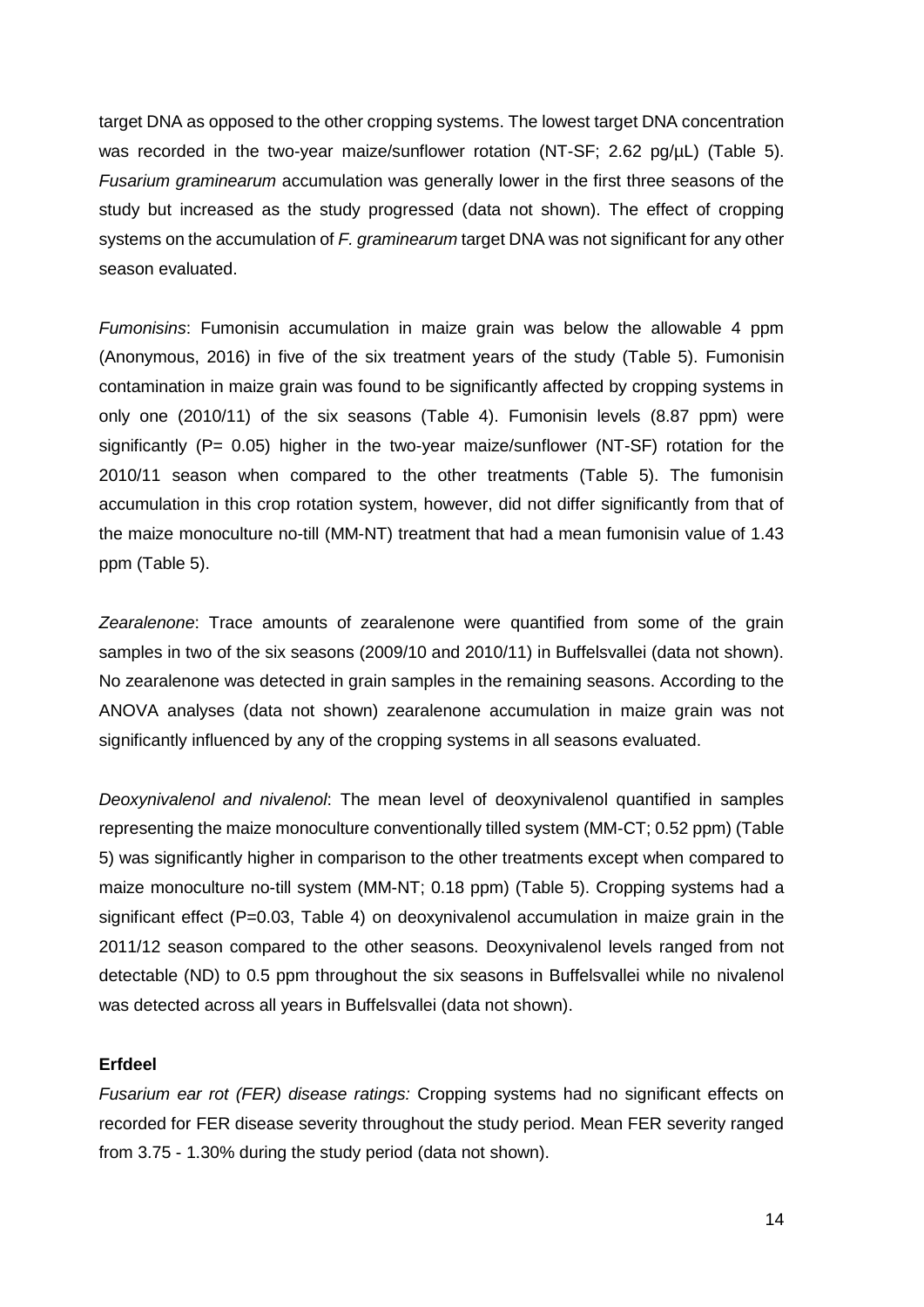*Gibberella ear rot (GER) disease ratings*: Mean GER severity ranged from 0 to 11.06% during the study period. GER severity in maize grain was not significantly affected by any of the cropping systems (data not shown).

*Diplodia ear rot disease ratings*: Diplodia ear rot incidence was low in Erfdeel throughout the study with the incidence percentages ranging from 0.40 - 5.90%. No significant differences were recorded in DER disease incidence in relation to cropping systems across all seasons (data not shown).

Fusarium verticillioides *target DNA*: ANOVA indicated that cropping systems at Erfdeel had no significant effect on *F. verticillioides* target DNA accumulation in maize grain between 2011/12-2014/15. *Fusarium verticillioides* target DNA accumulation ranged from low to moderate (2.30 - 427 pg/µL) throughout the study period (data not shown).

Fusarium graminearum *target DNA*: The *F. graminearum* target DNA accumulation was low in Erfdeel during the study, ranging from 5.90 - 214 pg/µL. There were no significant differences in *F. graminearum* accumulation in relation to cropping systems in Erfdeel between 2011/12 - 2014/15 (data not shown).

*Fumonisins*: Low to moderate levels of fumonisins ranging from non-detectable - 0.55 ppm were recorded during the study period in Erfdeel. No significant differences were found for fumonisin contamination in relation to cropping systems in Erfdeel between 2011/12 - 2014/15 (data not shown).

*Zearalenone*: Zearalenone was not detected during the study period in Erfdeel (data not shown).

*Deoxynivalenol and nivalenol*: Deoxynivalenol frequency was low ranging from nondetectable - 0.47 ppm (data not shown). Nivalenol was not detected during the study period in Erfdeel. No significant differences were recorded in deoxynivalenol and nivalenol accumulation in relation to cropping systems across all seasons (data not shown).

### **Climatic data**

In Buffelsvallei, the weather was characterised by dry and warm conditions. Mean maximum monthly temperatures steadily increased from 25.1°C to 27°C from the 2009/10 season to the 2014/15 season (Table 21). The observed rainfall pattern was generally higher during the planting and silking stages (November-March) and lower towards harvesting periods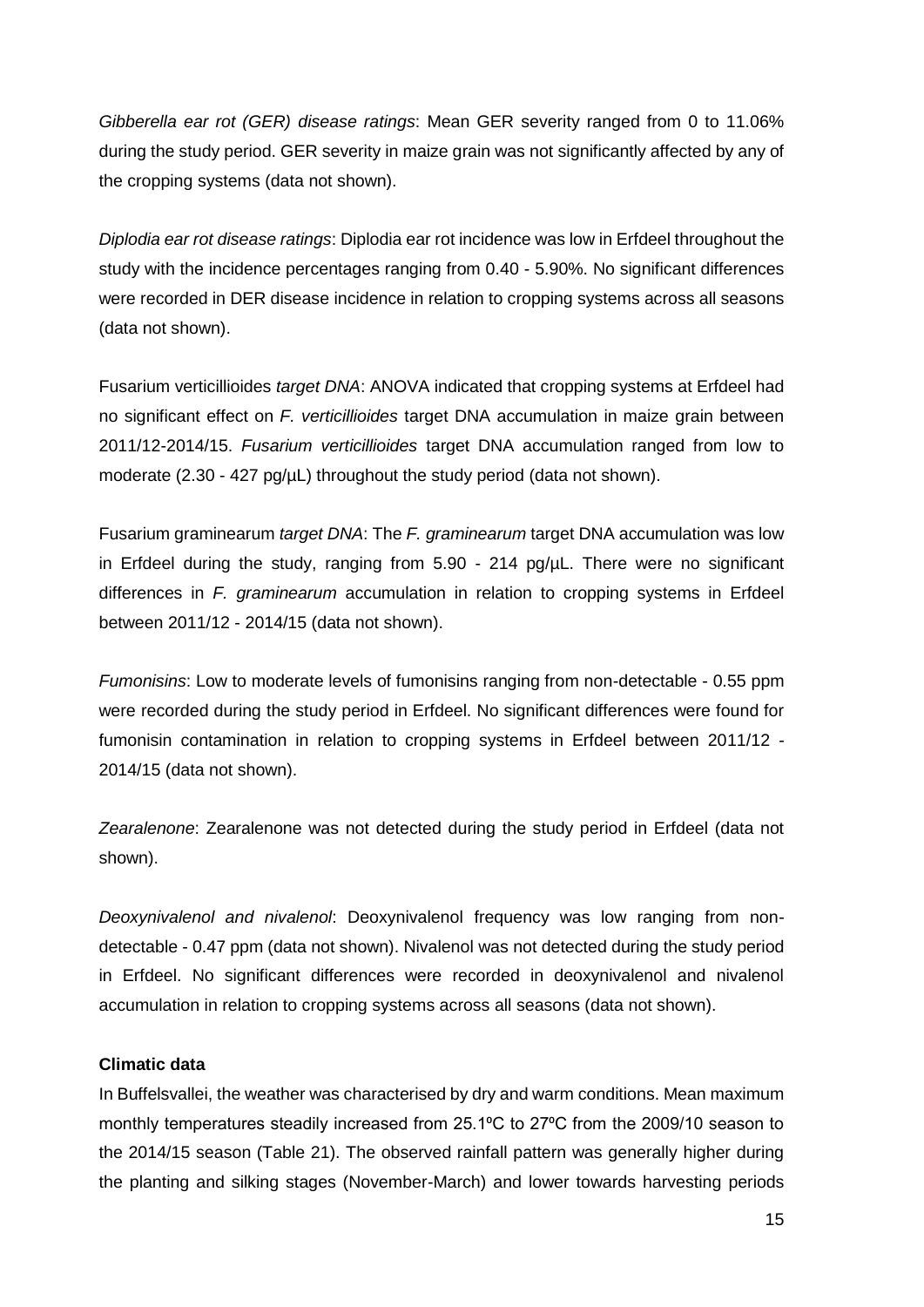(April-August) (Table 21). Seasons 2011/12 and 2012/13 recorded the lowest rainfall when compared to the other four seasons.

In Erfdeel, a similar pattern in the mean maximum monthly temperatures was observed compared to Buffelsvallei where the mean monthly temperatures increased from 26.1ºC to 27.1ºC from season 2009/10 to 2014/15 (Table 21). Mean maximum temperatures were slightly higher in Erfdeel when compared to Buffelsvallei during the six-year study period. Rainfall was generally higher during the planting and silking stages (November - March) and lower towards harvesting periods (April - August, Table 21), rainfall was however slightly lower in Erfdeel when compared to Buffelsvallei.

#### **DISCUSSION**

Conservation cropping systems are based on three principles which are no-till, cover crop retention and crop rotations (Marocco *et al*., 2009). In this study, the effect of these cropping systems on ear rot diseases and mycotoxins were determined from 2009/10 to 2014/15. The cropping system did not have a significant effect on *F. verticillioides* target DNA accumulation in both Buffelsvallei and Erfdeel in all evaluated seasons. The major setback of crop residue retention is the build-up of disease inoculum (Govaerts *et al*., 2006). Crop residue retention is suspected to influence disease accumulation through the provision of suitable disease development conditions and harbouring inoculum for further infection (Watkins and Boosalis, 1994). Almeida *et al*. (2000) found that *Fusarium* spp. isolated from buried soybean residues was higher than *Fusarium* spp. isolated from surface residues. The lack of significant effects in cropping systems involving crop residue surface retention over six and four years, respectively, in this study indicates that surface retention of crop residues did not lead to *F. verticillioides* inoculum build up. The results in this study are in agreement with findings by Flett and Wehner (1991) and Flett *et al*. (1998) where it was reported that cropping systems had no significant effects regarding *F. verticillioides* occurrence in maize grain. This is a noteworthy finding, indicating that conservation agricultural production systems can be used in the studied localities without the potential increase of *F. verticillioides* in maize grain.

*Fusarium graminearum* accumulation was significantly elevated in the three-year maize/cowpea/babala rotation system only for the 2010/11 season in Buffelsvallei. This result suggests that *F. graminearum* contamination is largely unaffected by cropping systems employing different tillage and cover crops. However, during years with high or average disease levels, cropping systems may affect disease severity. Crop rotations have been reported as effective in the control of *F. graminearum* in wheat but not as effective on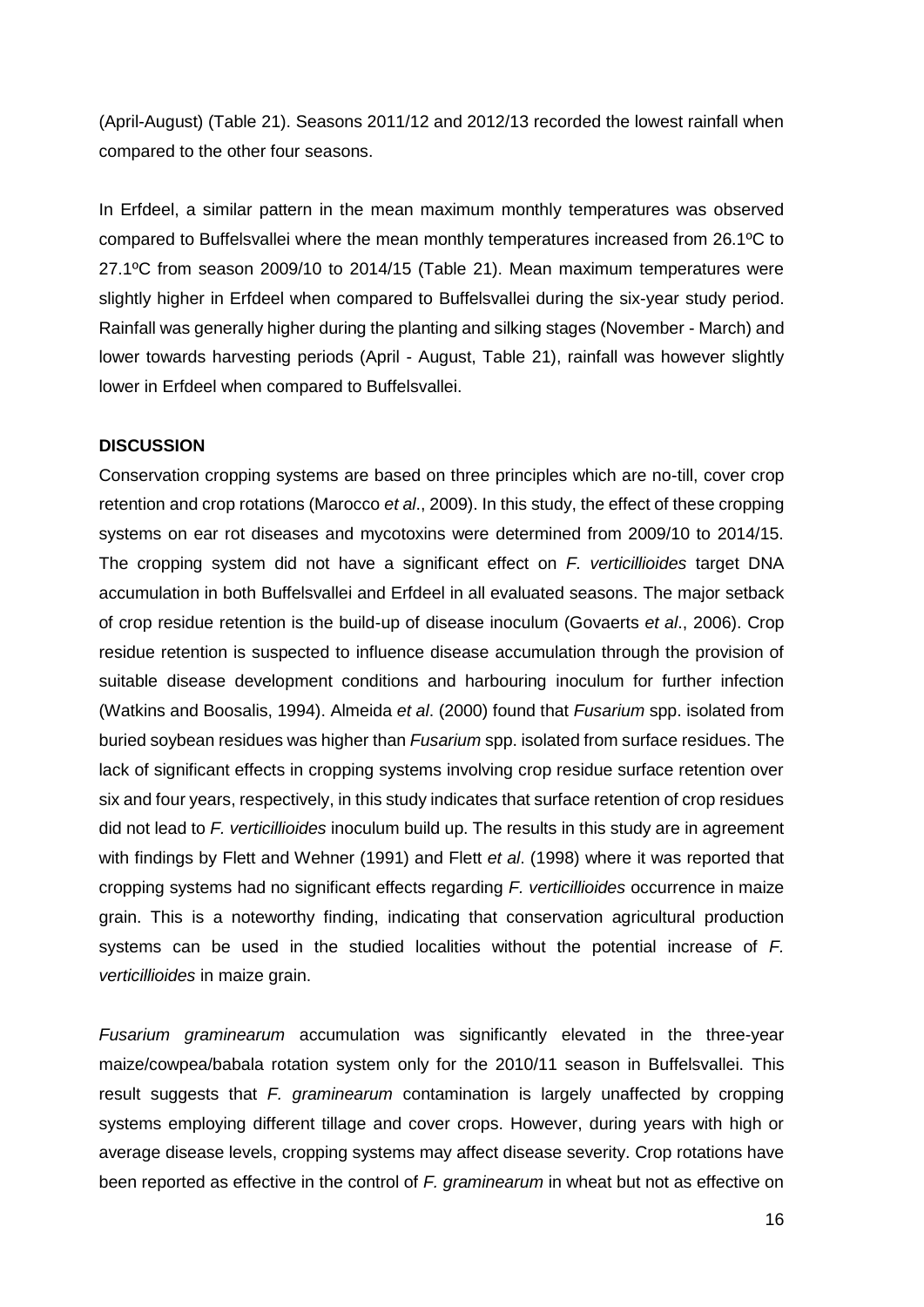maize (Flett *et al.*, 2001). In wheat, crop rotations with soybean resulted in reduced levels of *F. graminearum* when compared to rotations with maize regardless of tillage practice (Dill-Macky and Jones, 2000). This may be due to the fact that both soybean and wheat produce less crop residues when compared to maize (Champeil *et al*., 2004). Maize residues take longer to decompose when compared to other crops and are more likely to harbour *F. graminearum* inoculum much longer (Hooker and Schaafsma, 2005). Cowpea and babala also produce minimal crop residues therefore the increase in *F. graminearum* target DNA may be due to its persistence in maize residues (Marburger *et al*., 2015).

Fumonisin contamination was observed to be above the 4 ppm allowable limit as per South African legislation in the two year maize/sunflower rotation during the 2010/11 growing season and corresponded with high *F. verticillioides* target DNA accumulation for the same period and cropping system. This may be attributed to changes in soil management and stresses on plants (Marocco *et al.*, 2009). The high rainfall towards the harvesting period during this season could have caused the high fumonisin contamination (Ono *et al*., 1999). Fluctuations in rainfall patterns and relative humidity may influence fumonisin contamination in maize grain by inflicting physiological stresses on plants (Fandohan *et al*., 2003). Several other factors such as drought, presence of other diseases, high oxygen tension and low pH may have played a role in enhancing fumonisin contamination in maize grain (Parsons and Munkvold, 2012). These conditions contribute to plant stress and predispose plants to infection by *F. verticillioides* and resultant mycotoxin contamination. It is evident from this six-year study that fumonisin contamination of maize grain is not a threat under local climatic and geographic conditions and it is not greatly influenced by cropping systems. The effect of crop rotations combined with tillage effects on fumonisin contamination in maize grain is not well documented in literature and requires more extensive research.

Deoxynivalenol was significantly lower in rotation systems as opposed to monoculture systems during the 2011/12 season, thus supporting findings by Bernhoft *et al.* (2012) where it was reported that a lack of crop rotation increased levels of deoxynivalenol in cereals. In wheat, rotation systems involving soyabean reduced deoxynivalenol concentration by 49% when compared to rotation systems involving maize (Champeil *et al*., 2004). This emphasises the importance of choosing the correct preceding crop to be used in a rotation system. The frequency of the rotation is also an important factor, as the longer the rotation, the higher the chance of reducing disease accumulation and potential mycotoxin contamination (Champeil *et al*., 2004). Results from this study suggest that when environmental conditions are favourable, a lack of crop rotations under no-till may have an impact on deoxynivalenol contamination (Lori *et al*., 2009). The absence of significant effect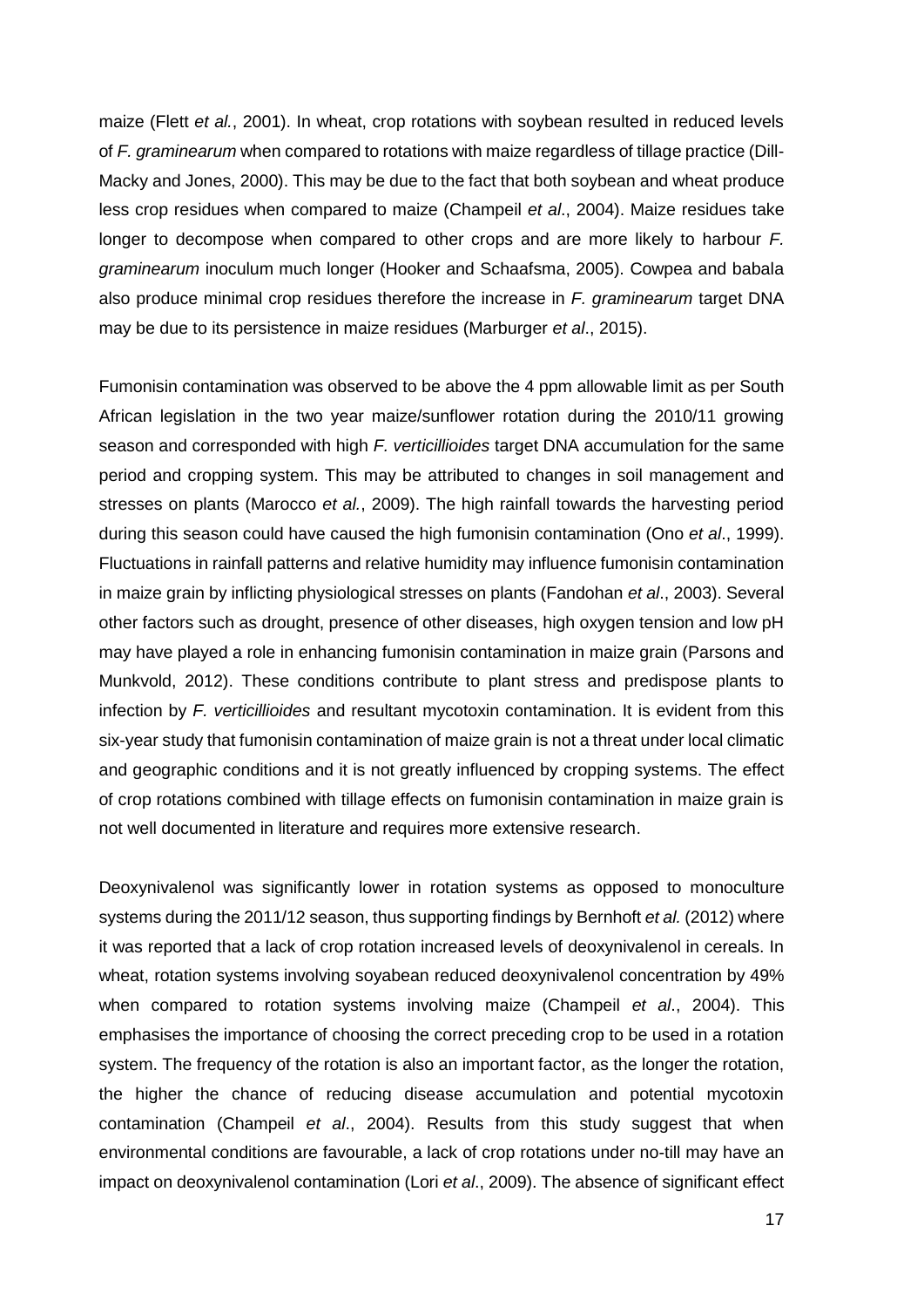in zearalenone and nivalenol contamination can be attributed to their general low contamination throughout all seasons in both localities. Previous studies in South Africa have found nivalenol to be scarce in maize (Rheeder *et al*., 1995).

In this study the three-year rotations resulted in reduced levels of DER incidences when compared to other treatments only in the 2013/14 season. These results do support findings by Flett (1991), Baliukoniene *et al*. (2011) and Kheyrodin (2011) that maize monoculture (till and no-till) over a period of years leads to a build-up of *S. maydis* inoculum. This may well be due to the extended periods of *S. maydis* inoculum persistence on maize residues as they take longer to decompose (Glenn, 2007). Maize is the only known commercial host for *S. maydis* and this would explain its persistence when maize is grown under monoculture (Masango *et al*., 2015). Flett *et al*. (2001) reported that wheat, soybean and peanut are better suited in reducing DER incidences as opposed to sunflower. It is therefore recommended to optimize tillage systems to control fungal infection in crop production by introducing efficient rotation systems (Oldenburg *et al.*, 2015).

Previous reports in South Africa have indicated that tillage practices have no effect on *F. verticillioides* and *F. graminearum* accumulation in maize grain (Flett and Wehner, 1991; Flett *et al.*, 1998). It was evident from this study that *F. graminearum* target DNA accumulation, DER incidence, fumonisin and deoxynivalenol contamination in maize grain may be affected by tillage and rotation systems in seasons with average or high disease. This difference can be attributed to their use of outdated plating out methods for fungal biomass quantification. Morphological characteristics are not enough to correctly identify fungal isolates at species level (Gong *et al*., 2014). The real-time polymerase chain reaction (qPCR), method of quantification used in this study offers rapid, accurate, specific and sensitive target DNA detection and quantification (Nicolaisen *et al.*, 2009).

Primary inoculum and weather conditions are suspected to play a critical role in the inconsistency observed between seasons in this study. Rotation systems restricted to cereal crops, in combination with no-till, are more probable to enhance Fusarium infection than longer rotations including legumes or catch crops (Baliukoniene *et al.*, 2011). This study simultaneously examined the combined effects of tillage and rotation practices while previous studies only focused on tillage systems. No tillage paired with rotations and residue retention enhance plant growth and generally decrease disease incidence (Govaerts *et al*., 2006) while crop residue retention in no till systems increase microbial diversity in the soil and further enhance biological control potential. Balanced crop rotations in this system further assist in the regulation of pathogenic species (Govaerts *et al.*, 2006), however, crop rotations have also been found to be less effective to control diseases caused by *Fusarium*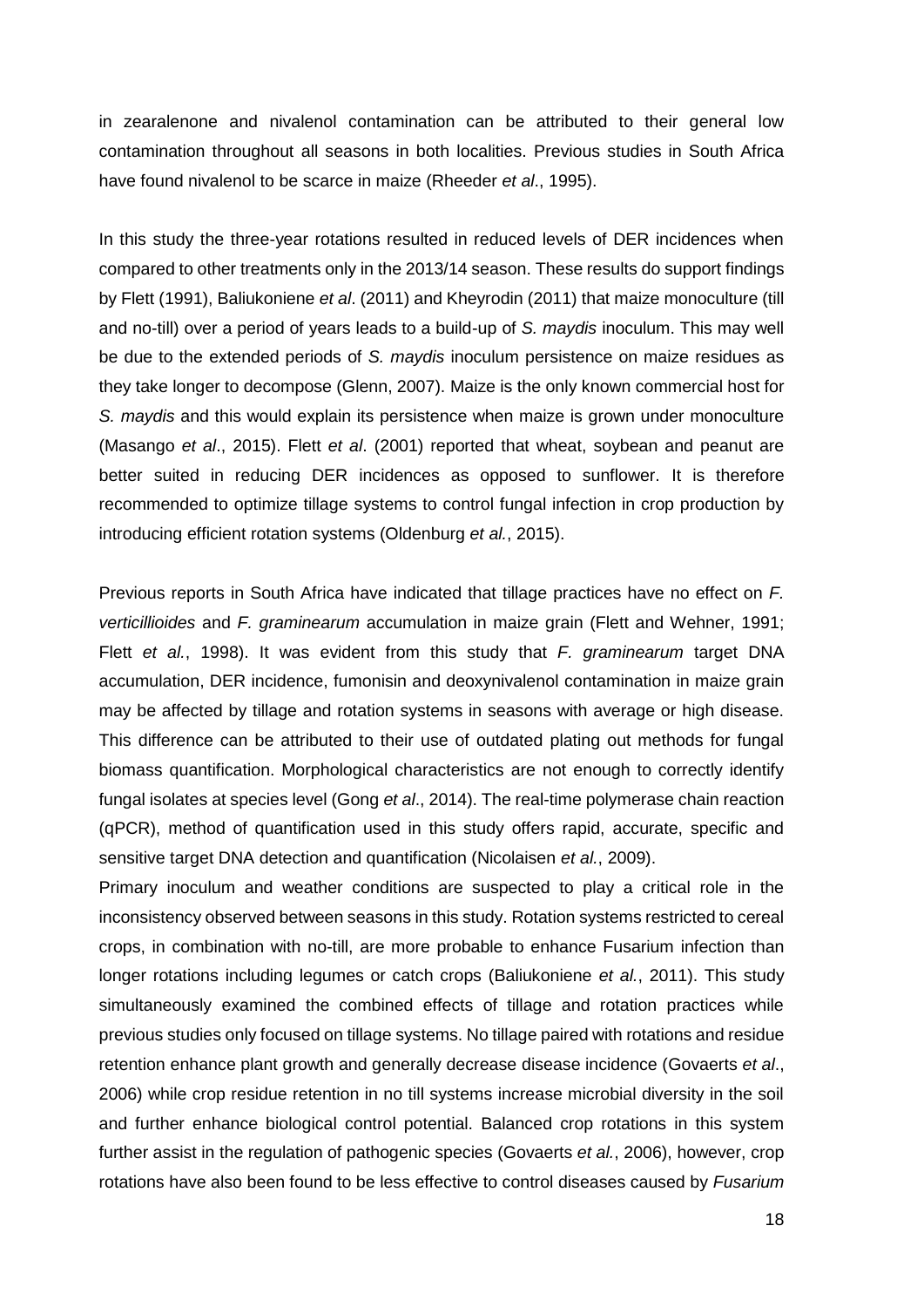spp. due to their wide host range and long term survival abilities (Krupinsky *et al*., 2002). *Fusarium* spp. are able to colonise and survive on tissue of plants not necessarily considered as hosts (Munkvold, 2003) and this may limit the effectiveness of crop rotation systems in conservation agriculture.

The absence of significant effects during most of the study period indicate that conservation agriculture can be used without the possibility of drastically increasing disease and mycotoxin contamination in South African maize grain. However, the effect of CA on disease and mycotoxin contamination should be periodically surveyed especially during years where prevailing environmental conditions differ significantly to previous years. It is evident that many factors individually play a critical role in disease development and mycotoxin production. Disease accumulation, incidence and mycotoxin contamination varied between seasons as well as geographical location. It is therefore important to consider factors such as environmental conditions and geographical location that might play a role in disease development and mycotoxin contamination. Predictive models may assist farmers in making informed decisions regarding the potential of disease accumulation and mycotoxin infection as cropping systems were observed to not have a major effect in this study.

#### **REFERENCES**

Almeida, A., Saraiva, O., Farais, J., Gaudencio, C. and Torres, E. (2000). Survival of pathogens on soybean debris under no-tillage and conventional tillage systems. *Pesquisa Agropecuária Brasileira 36*: 1231-1238.

Anonymous. (2002). Vicam fumonitest instruction manual. Vicam L.P. 313 Pleasant Street, Water town, MA 02472, United States of America.

Anonymous. (2012). Vicam DON and NIV WB instruction manual. Vicam L.P 34 Maple street, Milford, MA, United States of America.

Anonymous. (2016). Cosmetics & Disinfectants Act, 1972 (Act No. 54 of 1972). Regulations governing tolerances for fungus-produced toxins in foodstuffs: amendment. Government Gazette, Government notices, Department of Health, No 40250, South Africa.

Baliukoniene, V., Bakutis, B., Januškevičienė, G. & Mišeikienė, R. (2011). Fungal contamination and Fusarium mycotoxins in cereals grown in different tillage systems. *Journal of Animal and Food Sciences 20*: 637-647.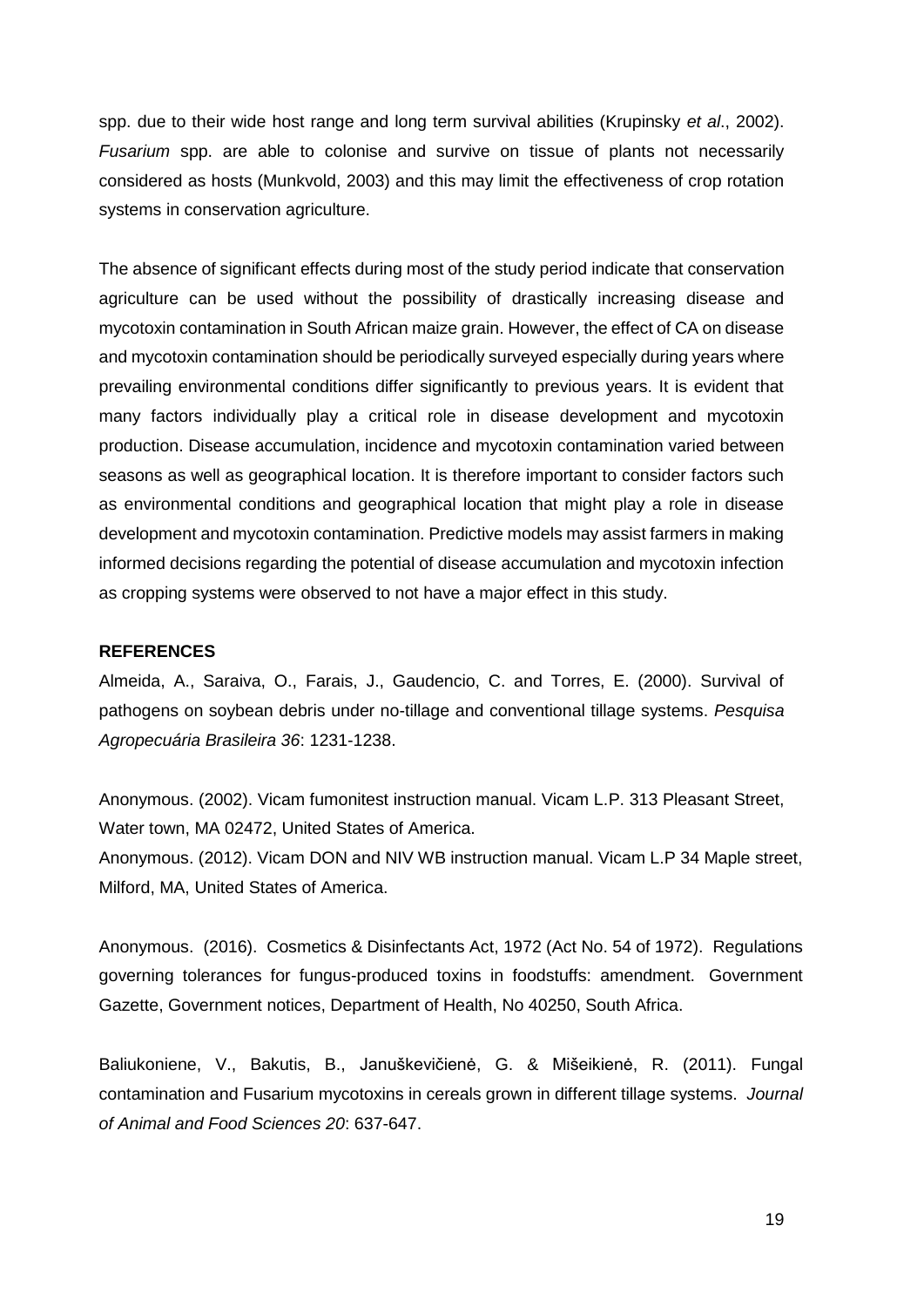Bernhoft, A., Torp, M., Clasen, P., Loes, A. & Kristoffersen, A. (2012). Influence of agronomic and climatic factors on fusarium infestation and mycotoxins contamination of cereals in Norway. Food additives and contaminants, Part A, chemistry, analysis, control exposure and risk assessment 29: 1129-1140.

Boutigny, A., Beukes, I., Small, I., Zulhke, S., Spiteller, M., Janse van Rensburg, B., Flett, B. & Viljoen, A. (2012). Quantitative detection of Fusarium pathogens and their mycotoxins in South African maize. *Plant Pathology Journal 61*: 522- 531.

Champeil, A., Dore, T. & Fourbert, J. (2004). Fusarium head blight: epidemiological origin of the effects of cultural practices on head blight attacks and the production of mycotoxins by fusarium in wheat grains. *Plant Science 166*: 1389-1415.

Degraeve, S., Madege, R., Audenaert, K., Kamala, A., Ortiz, J., Kimanya, M., Tiisekwa, B., Meulenauer, B. & Haesaert, G. (2016). Impact of local pre-harvest management practices in maize on the occurrence of *Fusarium* species and associated mycotoxins in two agroecosystems in Tanzania. *Food Control 59*: 225-233.

Dill-Macky, R. & Jones, R. (2000). The effect of previous crop residues and tillage on Fusarium head blight of wheat. *Plant Disease 84*: 71-76.

Fandohan, P., Hell, K., Marasas, W. & Wingfield, M. (2003). Infection of maize by *Fusarium* species and contamination with fumonisin in Africa. *African Journal of Biotechnology 2*: 570 - 579.

Flett, B. & Wehner, F. (1991). Incidence of Stenocarpella and Fusarium cob rots in monoculture maize under different tillage systems. *Journal of Phytopathology 133*: 327-333.

Flett, B. & McLaren, N. (1994). Optimum disease potential for evaluating resistance to *Stenocarpella maydis* ear rot in corn hybrids. *Plant disease 78*: 587-589.

Flett, B., McLaren, N. and Wehner, F. (1998). Incidence of ear rot pathogens under alternating corn tillage practices*. Plant Disease 82*: 781-784.

Flett, B., McLaren, N. & Wehner, F. (2001). Incidence of *Stenocarpella maydis* ear rot of corn under crop rotation systems. *Plant Disease 85*: 92-94.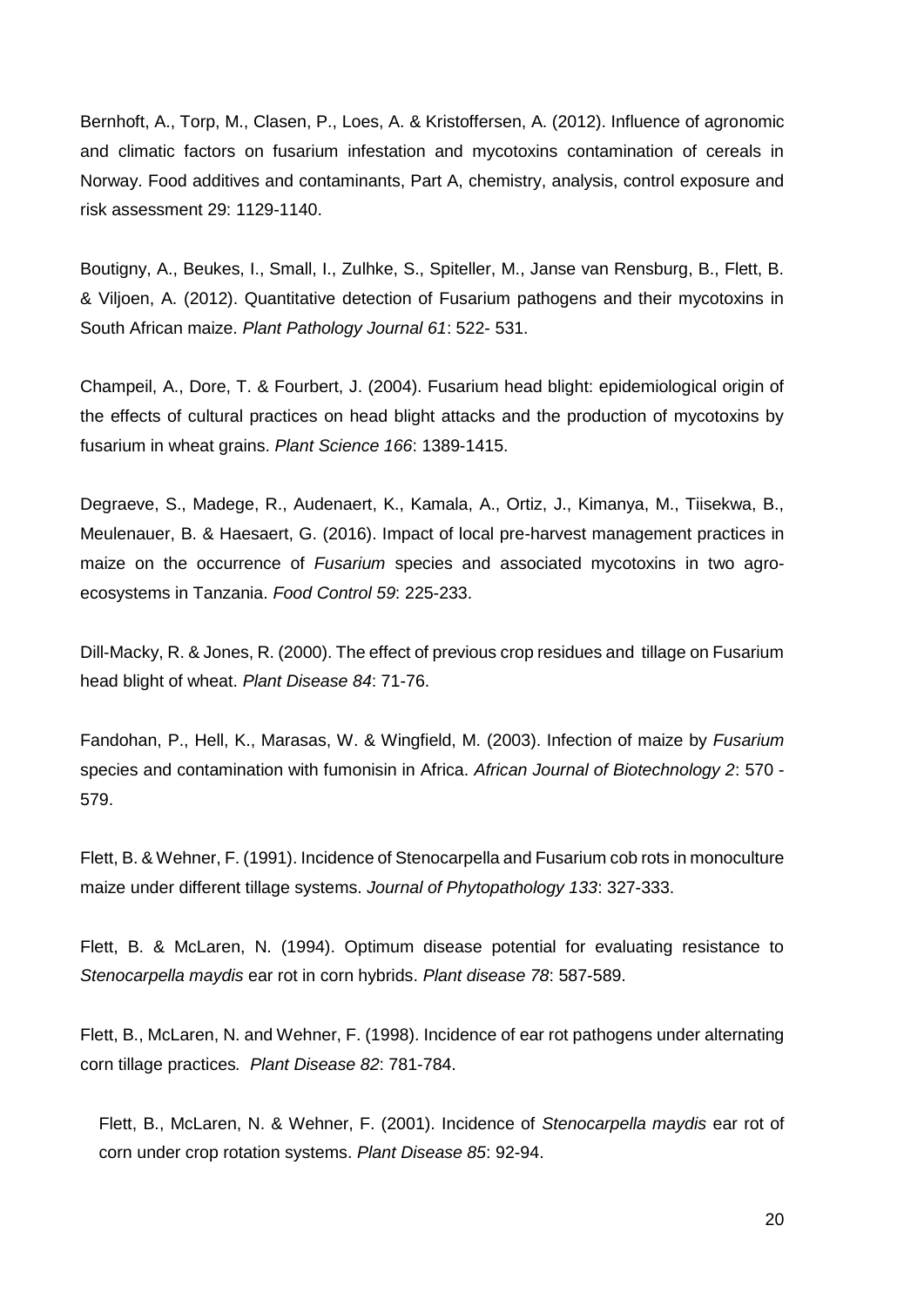Gelderblom, W., Marasas, W., Vleggar, R., Thiel, P. and Cawood, M. (1992). Fumonisins: Isolation, chemical characterization and biological effects. *Mycopathologia 117*: 11.

Glenn, A. (2007). Mycotoxigenic *Fusarium* species in animal feed. *Animal Feed and Science Technology 137*: 213-240.

Gong, L., Jiang, Y. & Chen, F. (2014). Molecular strategies for detection and quantification of mycotoxin-producing Fusarium species: a review. *Science of Food and Agriculture 95*: 1767-1776.

Govaerts, B., Mezzalama, M., Sayre, K., Crossa, J., Nicol, J. & Deckers, J. (2006). Long term consequences of tillage, residue management and crop rotation on maize/wheat root rot and nematode populations in Sub tropical highlands. *Applied Soil Ecology 32*: 305-315.

Hooker, D. & Schaafsma, A. (2005). Agronomic and environmental considerations of deoxynivalenol and fumonisin B<sup>1</sup> in corn across Ontario. *Epidemiology 27*: 347-356.

Kheyrodin, H. (2011). Crop rotations for managing soil borne plant diseases. *African Journal of Food Science and Technology 2*: 1-9.

Kruger, S., Kohn, B., Ramsey, C., & Prioli, R. (1999). Rapid immunoaffinity- based method for determination of zearalenone in corn by fluorometry and liquid chromatography. *Journal of AOAC international 82*: 1364-1368.

Krupinsky, J., Bailey, K., McMullen, M., Gossen, B. & Turkington, K. (2002). Managing plant disease risk in diversified cropping systems. *Agronomy Journal 94*: 198-209.

Lawrance, K., Prinsloo, M. & Berry, W. (1999). Long and short term effects of tillage systems on grain yield, the incidence of diseases and production costs for maize. *South African Journal of Plant and Soil 16*: 85-91.

Lori, G., Sisterna, M., Sarandon, S., Rizzo, I. & Chidichimo, H. (2009). Fusarium head blight in wheat: Impact of tillage and agronomic practices under natural infection. *Crop Protection 28*: 495-502.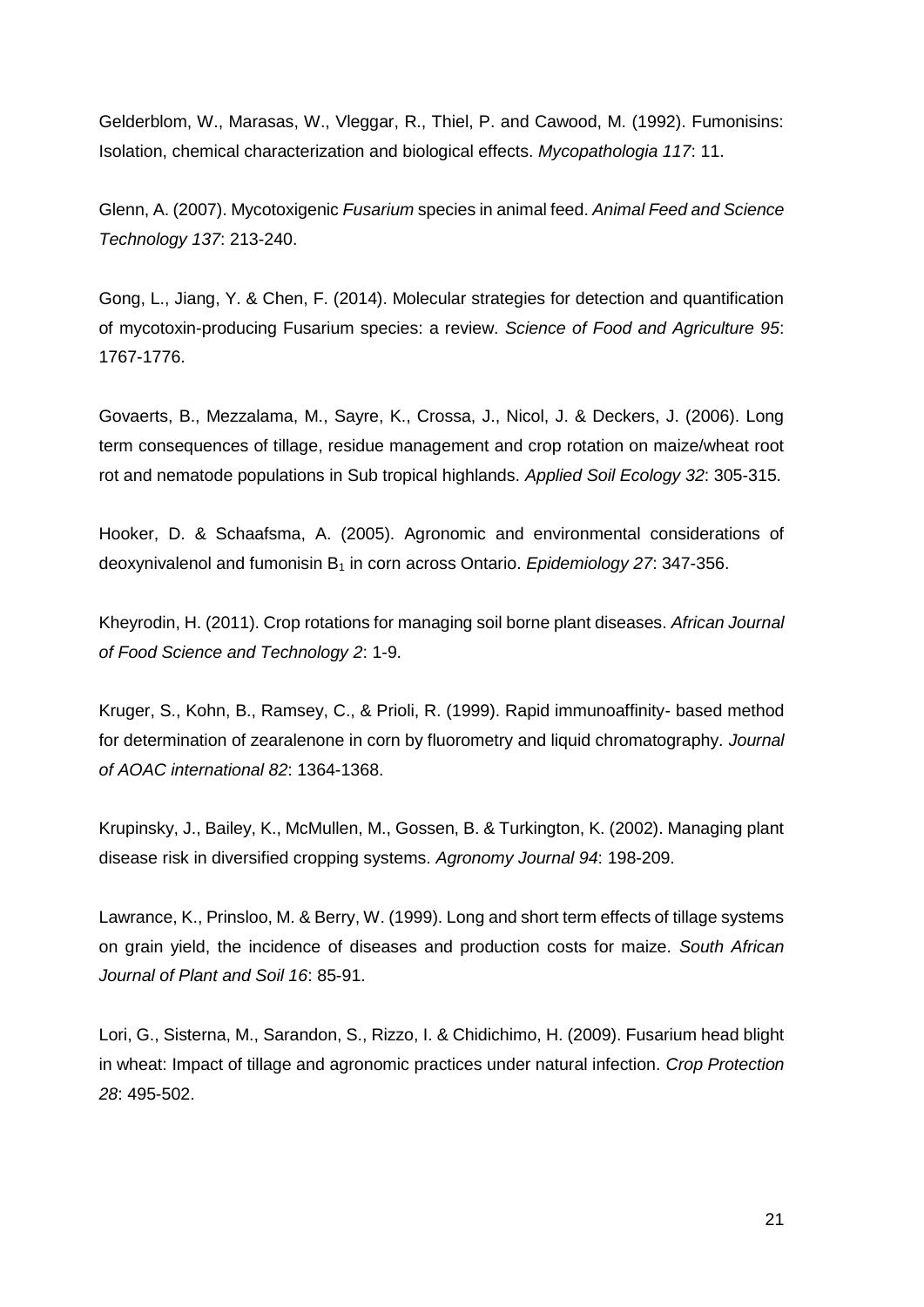Marburger, D., Venkateshwaran, M., Conley, S., Esker, P., Lauer, J. & Ane, J. (2015). Crop rotation and management on *Fusarium* spp. populations. *Crop Science 55*: 1-12.

Marocco, A., Tabaglio, V., Pietri, A. & Gavazzi, C. (2009). Monoculture maize (*Zea Mays L*.) cropped under conventional tillage, no-tillage and N- fertilization: (II) fumonisin incidence on kernels. *Italian Journal of Agronomy 3*: 69-75.

Masango, M., Flett, B., Ellis, C. & Botha, C. (2015). *Stenocarpella maydis* and its toxic metabolites: A South African perspective on diplodiosis. *World Mycotoxin Journal 8*: 341-350.

Munkvold, G. (2003). Epidemiology of *Fusarium* diseases and their mycotoxins in maize ears. *European Plant Pathology Journal 109*: 705-713.

Nicolaisen, M., Suproniene, S., Nielsen, L., Lazzaro, I., Spliid, N. & Justesen, A. (2009). Real-time PCR for quantification of eleven individual Fusarium species in cereals. *Journal of Microbiological Methods 76*: 234-240.

Odriozola, E., Odeon, A., Canton, G., Clemente, G. & Escande, A. (2005). *Diplodia maydis*: a cause of death of cattle in Argentina. *New Zealand Veterinary Journal 53*: 160-161.

Oldenburg, E. & Ellner, F. (2015). Distribution of disease symptoms and mycotoxins in maize ears infected by *Fusarium culmorum* and *Fusarium graminearum*. *Mycotoxin Research 31*: 117-126.

Ono, E., Suguira, Y., Homechin, M., Kamogac, M., Vizzoni, E., Ueno, Y. & Hirooka, E. (1999). Effect of climatic conditions on natural mycoflora and fumonisins in freshly harvest corn of the state of Parana, Brazil. *Mycopathologia 147*: 139-148.

Parsons, M. & Munkvold, G. (2012). Effects of planting date and environmental factors on fusarium ear rot symptoms and fumonisin B1 accumulation in maize grown in six North American locations. *Plant Pathology 61*: 1130-1142.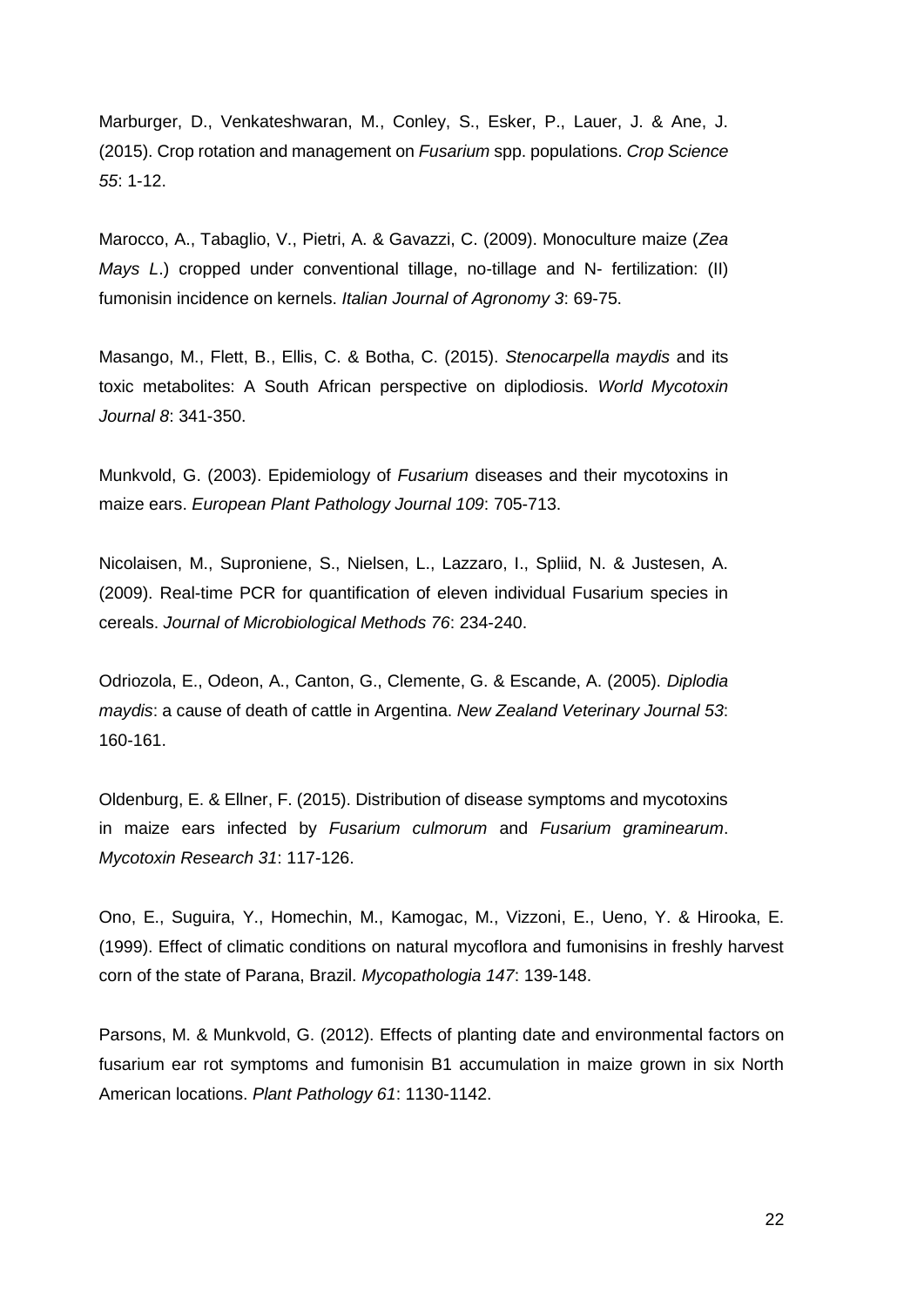Placinta, C., D'Mello, J. & Macdonald, A. (1999). A review of worldwide contamination of cereal grains and animal feed with *Fusarium* mycotoxins. *Animal Feed Science and Technology 78*: 21-37.

Rabie, C., Kellerman, T., Kriek, N., Van Der Westhuizen, G. & De Wet, P. (1985). Toxicity of *Diplodia maydis* in farm and laboratory animals. *Food and Chemical Toxicology 23*: 349- 353.

Reid, L., Nicol, R., Ouellet, T., Savard, M., Miller, J., Young, J., Stewart, W. & Schaafsma, A. (1999). Interaction of *Fusarium graminearum* and *Fusarium moliforme* in maize ears: Disease progress, fungal biomass, and mycotoxin accumulation. *Phytopathology 89*: 1028- 1037.

Reid, L., Zhu, X. & Ma, B. (2001). Crop rotation and nitrogen effects on maize susceptibility to gibberella (*Fusarium graminearum*) ear rot. *Plant and Soil 237*: 1-14.

Rheeder, J., Sydenham, E., Marasas, W., Thiel, P., Shepard, G., Schlechter, S., Stockenstrom, S., Cronje, D. & Viljoen, J. (1995). Fungal infestation and mycotoxin contamination of South Africa commercial maize harvested in 1989 & 1990. *South African Journal of Science 91*: 127-131.

Sumner, D., Doupnik, B. & Boosalis, M. (1981). Effects of reduced tillage and multiple cropping on plant diseases. *Annual Review of Phytopathology 19*: 167-187.

Waalwijk, C., de Vries, P., Köhl, J., Xu, X., van der Lee, T. & Kema, G. (2008). Development of quantitative detection methods for *Fusarium* in cereals and their application. In: Leslie J, Bandyopadhyay R, Visconti A, editors. Mycotoxins: detection methods, management, public health and agricultural trade. Wallingford: CAB International: 195-205.

Ward, J. & Nowell, D. (1998). Integrated management practices for the control of maize grey leaf spot. *Integrated Pest Management Reviews 3*: 177-188.

Watkins, J., & Boosalis, M. (1994). Plant disease incidence as influenced by conservation tillage systems. Managing Agricultural Residues 261-283 pp.

Winnepenninckx, B., Backeljau, T. & van der Peer, Y. (1993). Extraction of high molecular weight DNA from molluscs. *Trends in Genetics 9*: 407.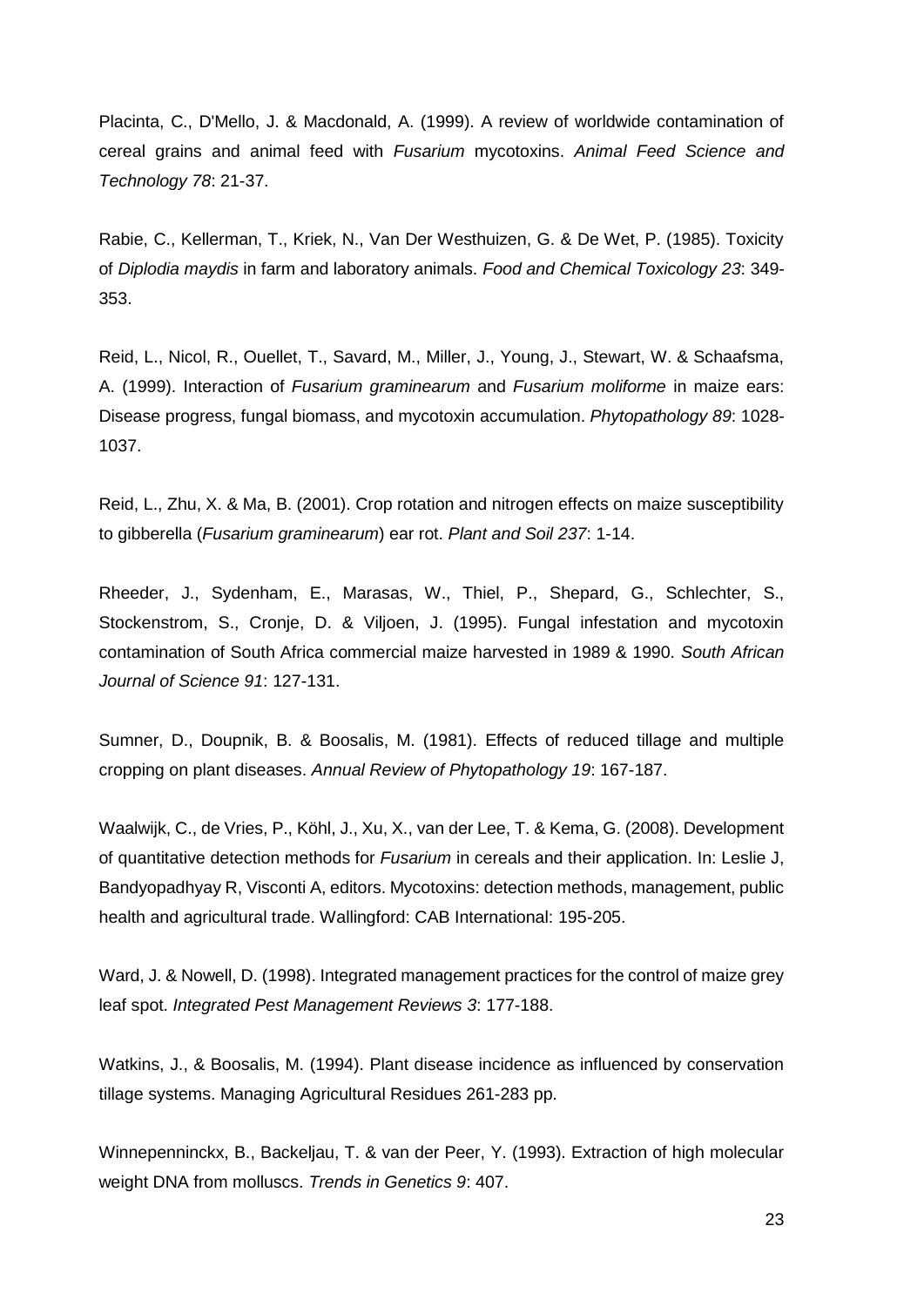Youssef, M. (2009). Natural occurrence of mycotoxins and mycotoxigenic fungi on Libyan corn with special reference to mycotoxin control. *Research Journal of Toxins 1*: 8-22.

Zinedine, A., Soriano, J., Molto, J. & Manes, J. (2007). Review on the Toxicity, Occurrence, Metabolism, Detoxification, Regulations and Intake of Zearalenone: An Oestrogenic Mycotoxin. *Food and Chemical Toxicology 45*: 1-18.

| <b>Season</b> | Buffelsvallei (Ioam soil)   |                    |                                         |  |  |
|---------------|-----------------------------|--------------------|-----------------------------------------|--|--|
|               | Cultivar                    | Fertiliser (N:P:K) | Plant density (seeds ha <sup>-1</sup> ) |  |  |
| 2009-10       | <b>PAN 6Q-521 R</b>         | 51:11:6            | 20000                                   |  |  |
| 2010-11       | <b>PAN 6P-563 R</b>         | 97:18:9            | 24500                                   |  |  |
| 2011-12       | <b>PAN 5Q 649 R</b>         | 101:17:8           | 24000                                   |  |  |
| 2012-13       | <b>PAN 5Q 649 R</b>         | 104:8:4            | 24000                                   |  |  |
| 2013-14       | <b>PAN 5Q 649 R</b>         | 75:12.5:6.3        | 27000                                   |  |  |
| 2014-15       | <b>BG 5685 R</b>            | 100:23:11.5        | 25000                                   |  |  |
| <b>Season</b> | <b>Erfdeel (Sandy soil)</b> |                    |                                         |  |  |
|               | Cultivar                    | Fertiliser (N:P:K) | Plant density (seeds ha <sup>-1</sup> ) |  |  |
| 2011-12       | <b>PAN 5Q 649 R</b>         | 100:16:8           | 24000                                   |  |  |
| 2012-13       | <b>PAN 5Q 649 R</b>         | 100:17:22          | 24000                                   |  |  |
| 2013-14       | <b>PAN 5Q 649 R</b>         | 99.2:16:20         | 25000                                   |  |  |
| 2014-15       | <b>BG 5685 R</b>            | 99:18:9            | 22000                                   |  |  |

**Table 1** Cultivars, inputs and plant density of trials planted in Buffelsvallei and Erfdeel from 2009/10 to 2014/15.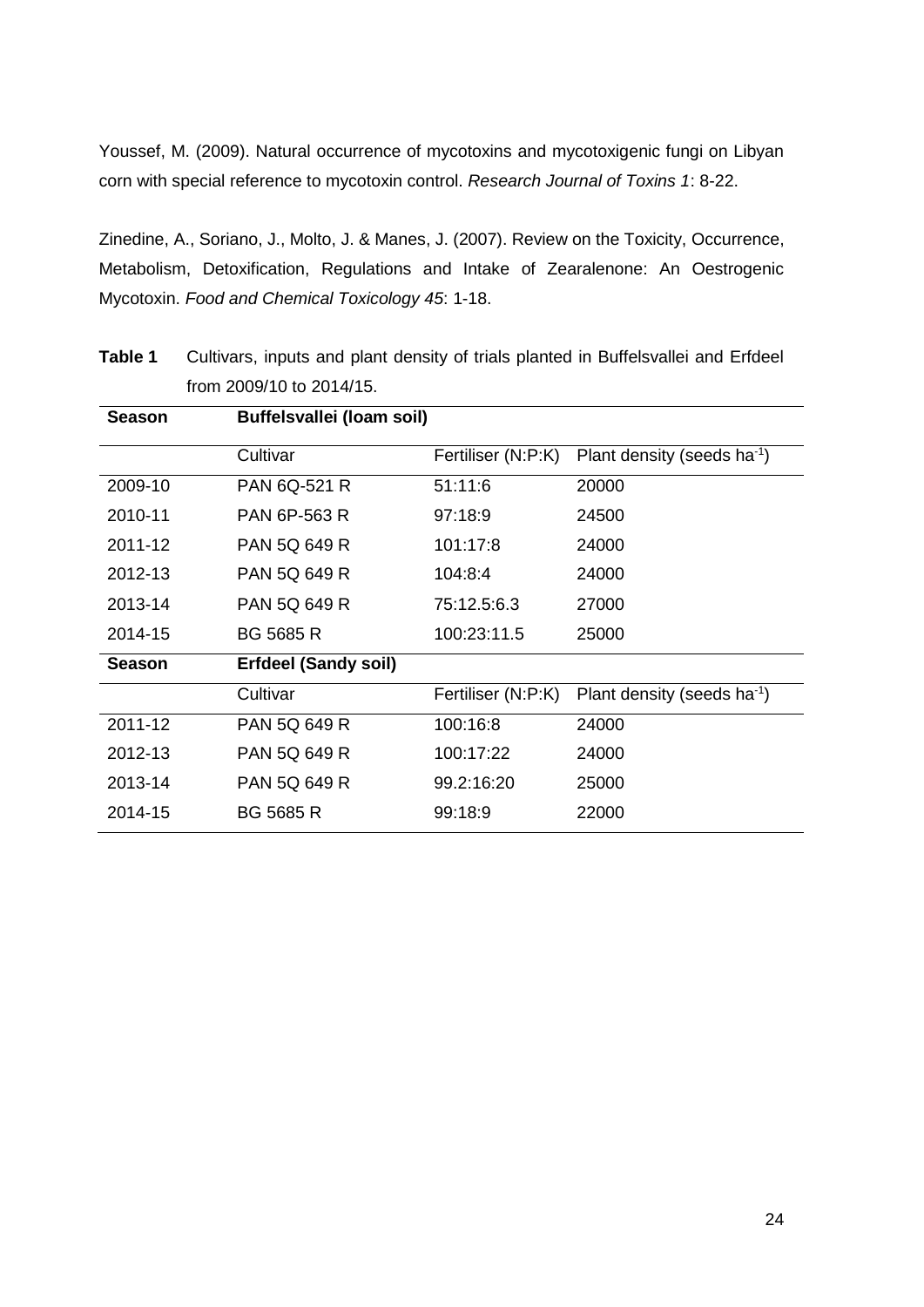| Crop system               |             |           | Season        |               |
|---------------------------|-------------|-----------|---------------|---------------|
|                           | Cultivation | -1        | 2             | 3             |
| 1. Maize monoculture      | $CT^*$      | Maize     | Maize         | Maize         |
| 2. Maize monoculture      | $NT^{\#}$   | Maize     | maize         | Maize         |
| 3. Maize - cowpea         | $NT^{\#}$   | Maize     | Cowp          | Maize         |
| 4 Maize - sunflower       | $NT^{\#}$   | Sunflower | Maize         | sunf          |
| 5. Maize-babala cowpea    | $NT^{\#}$   | Maize     | <b>Babala</b> | Cowpea        |
| 6. Maize babala sunflower | $NT^{\#}$   | Sunflower | Maize         | <b>Babala</b> |

**Table 2** Cropping systems evaluated from 2009/10 to 2014/15 in Buffelsvallei

\*CT= conventional till.

 $*$  NT = No-till.

## **Table 3** Cropping systems evaluated from 2011/12 to 2014/15 trials in Erfdeel.

| Crop system             |                    |       | <b>Season</b> |        |
|-------------------------|--------------------|-------|---------------|--------|
|                         | <b>Cultivation</b> | 1     | 2             | 3      |
| 1. Maize monoculture    | $CT^*$             | Maize | Maize         | Maize  |
| 2. Maize monoculture    | $NT^{\#}$          | Maize | maize         | Maize  |
| 3. Maize - cowpea       | $NT^{\#}$          | Maize | Cowpea        | Maize  |
| 4.1 Maize babala cowpea | $NT^{\#}$          | Maize | <b>Babala</b> | Cowpea |

 $*$  CT = conventional till.

 $*$  NT = No-till.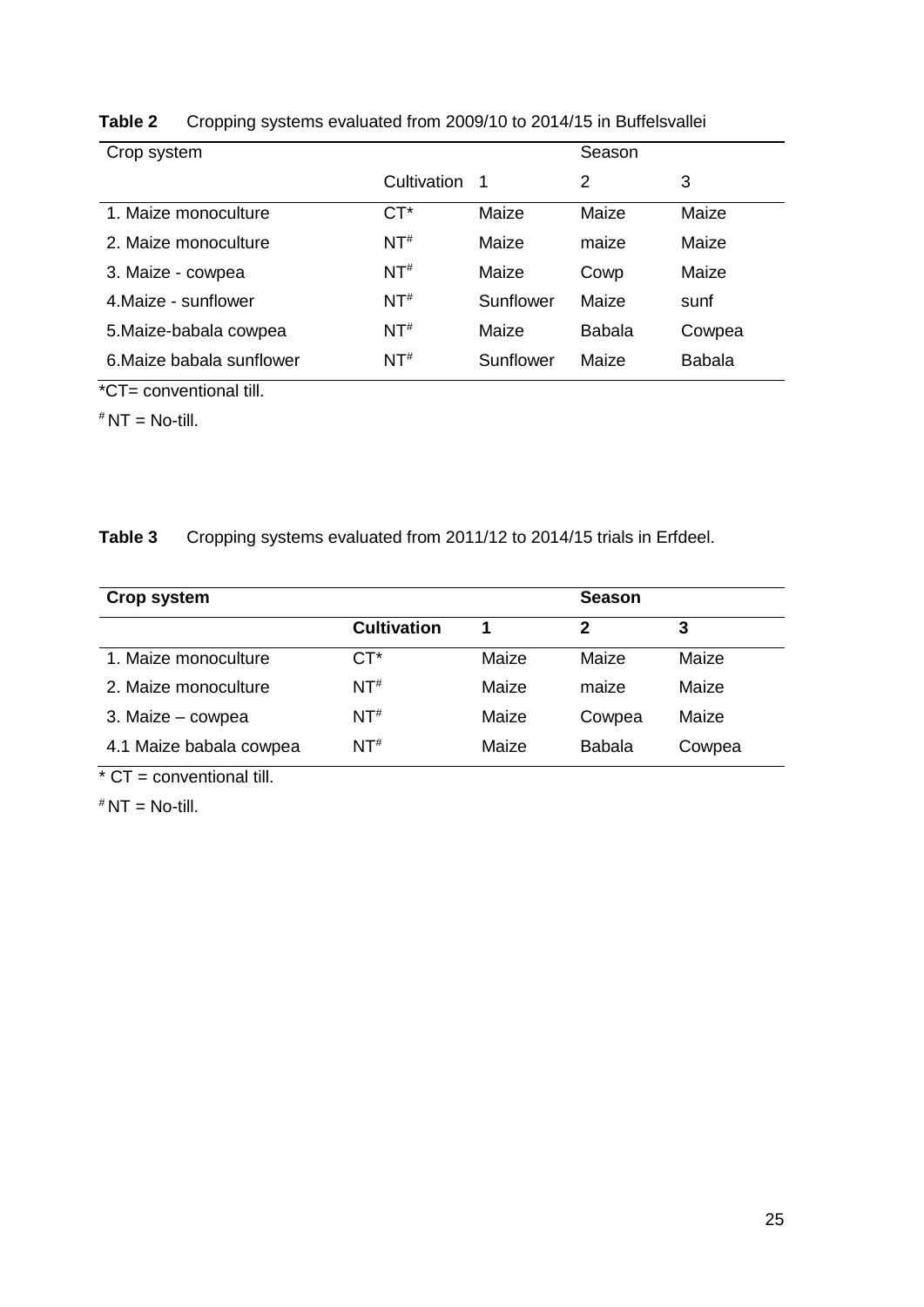**Table 4A-G** Analyses of variance of the effects of cropping systems on deoxynivalenol contamination in maize grain from 2011/12 to 2014/15 in Erfdeel.

| <b>Fumonisins (2010/11)</b>    |      |         |        |      |       |  |
|--------------------------------|------|---------|--------|------|-------|--|
| <b>Source of variation</b>     | d.f. | S.S.    | m.s.   | v.r. | F pr. |  |
| <b>Treatment</b>               | 5    | 21.805  | 4.361  | 2.80 | 0.056 |  |
| <b>Residual</b>                | 15   | 23.368  | 1.558  |      |       |  |
| Total                          | 23   | 51.163  |        |      |       |  |
| Fusarium graminearum (2010/11) |      |         |        |      |       |  |
| <b>Source of variation</b>     | d.f. | S.S.    | m.s.   | v.r. | F pr. |  |
| <b>Treatment</b>               | 5    | 8610.0  | 1722.0 | 4.60 | 0.010 |  |
| <b>Residual</b>                | 15   | 5617.0  | 374.5  |      |       |  |
| Total                          | 23   | 17289.4 |        |      |       |  |

| Deoxynivalenol (ppm) (2011/12) |  |
|--------------------------------|--|
|--------------------------------|--|

| Source of variation | d.f. | S.S.    | m.s.   | v.r. | F pr. |  |
|---------------------|------|---------|--------|------|-------|--|
| <b>Treatment</b>    | 5    | 12.3420 | 2.4684 | 3.37 | 0.031 |  |
| <b>Residual</b>     | 15   | 10.9916 | 0.7328 |      |       |  |
| <b>Total</b>        | 23   | 26.9117 |        |      |       |  |

|  |  | Diplodia ear rot incidence % (2013/14) |  |  |
|--|--|----------------------------------------|--|--|
|--|--|----------------------------------------|--|--|

| Source of variation | d.f. | <b>S.S.</b> | m.s.  | v.r. | F pr. |
|---------------------|------|-------------|-------|------|-------|
| <b>Treatment</b>    | 5    | 25,848      | 5.170 | 4.84 | 0.008 |
| <b>Residual</b>     | 15   | 16.019      | 1.068 |      |       |
| <b>Total</b>        | 23   | 47.205      |       |      |       |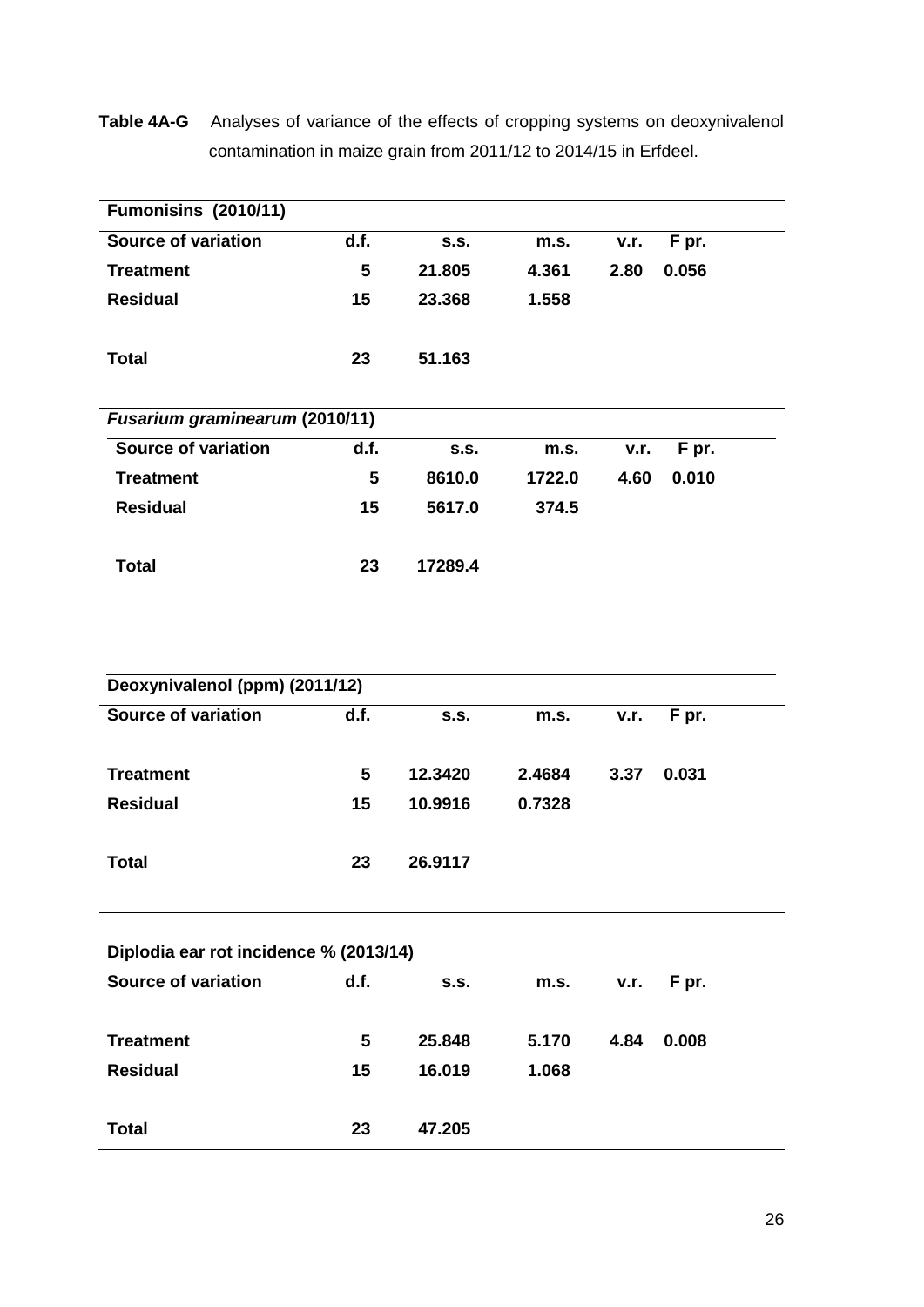## **Table 5** Mean *Fusarium graminearum* quantified during the 2010/11 season in maize grown under different tillage/rotation systems in Buffelsvallei

| <b>Treatment</b>                    | <b>Fusarium graminearum</b> |
|-------------------------------------|-----------------------------|
|                                     |                             |
| 1-Monoculture Maize CT              | 4.63 <sup>a</sup>           |
|                                     |                             |
| 2-Baba legume/cowpea maize (3 year) | 59.07 <sup>b</sup>          |
|                                     |                             |
| 3-Baba Sunf maize (3 year)          | 11.66a                      |
|                                     |                             |
| 4-Monoculture Maize No till         | 20.03 <sup>a</sup>          |
|                                     |                             |
| 5-Cowpea maize (2 year)             | 2.62 <sup>a</sup>           |
|                                     |                             |
| 6-Sunflower maize (2 year)          | 14.86 <sup>a</sup>          |
| % CV                                | 69.3%                       |
|                                     |                             |

Table 6: Mean groupings of fumonisin contamination in maize grain samples measured between during 2010/11 in Buffelsvallei

| <b>Treatment</b>                    | <b>Fumonisins (ppm)</b>     |
|-------------------------------------|-----------------------------|
|                                     |                             |
| 1-Monoculture Maize CT              | $0.08$ (-1.91) <sup>a</sup> |
| 2-Baba legume/cowpea maize (3 year) | $0.56$ (-0.51) <sup>a</sup> |
| 3-Baba Sunf maize (3 year)          | 1.27 $(-0.74)^a$            |
| 4-Monoculture Maize No till         | 1.43 $(-1.35)^a$            |
| 5-Cowpea maize (2 year)             | $0.06$ (-1.97) <sup>a</sup> |
| 6-Sunflower maize (2 year)          | $8.87(0.81)^b$              |
| $%$ CV                              | 23.9 %                      |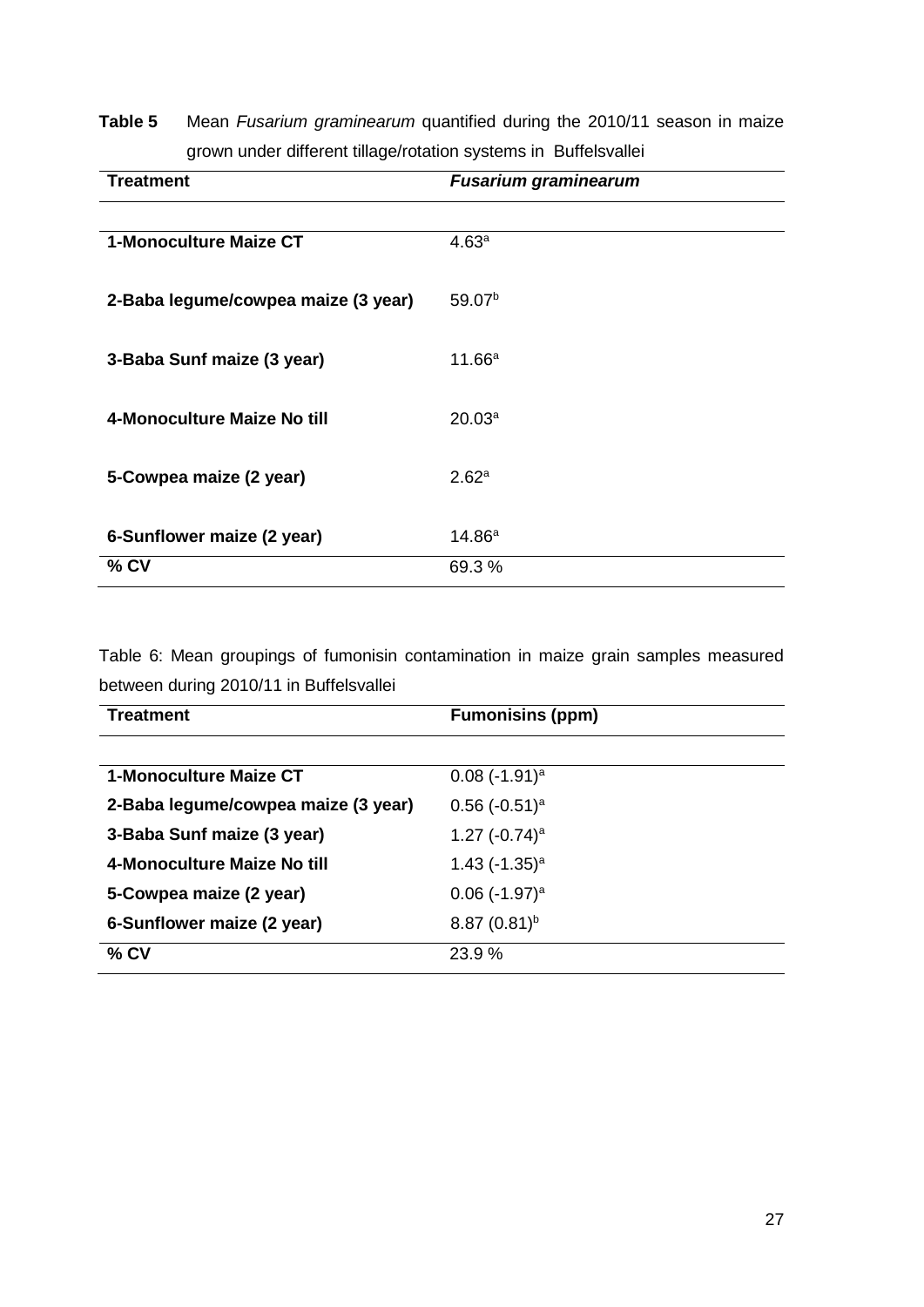| Table 7 |  | Mean groupings of deoxynivalenol contamination in maize grain samples |  |  |  |
|---------|--|-----------------------------------------------------------------------|--|--|--|
|         |  | measured between during 2011/12 in Buffelsvallei                      |  |  |  |

| Treatment                           | Deoxynivalenol (DON) |
|-------------------------------------|----------------------|
|                                     |                      |
| 1-Monoculture Maize CT              | $0.516 (-0.73)^{b}$  |
|                                     |                      |
| 2-Baba legume/cowpea maize (3 year) | $0.019(-2.25)^a$     |
|                                     |                      |
| 3-Baba Sunf maize (3 year)          | $0.015(-2.56)^a$     |
|                                     |                      |
| 4-Monoculture Maize No till         | $0.175(-1.92)^{ab}$  |
|                                     |                      |
| 5-Cowpea maize (2 year)             | $0.025(-2.50)^a$     |
|                                     |                      |
| 6-Sunflower maize (2 year)          | $0.001(-3.00)^a$     |
| $%$ CV                              | 20.6%                |

**Table 8** Mean groupings of fumonisin contamination in maize grain samples measured between during 2010/11 in Buffelsvallei

| <b>Treatment</b>                    | <b>Diplodia</b>     |
|-------------------------------------|---------------------|
|                                     |                     |
| <b>1-Monoculture Maize CT</b>       | 0.4706 <sup>b</sup> |
|                                     |                     |
| 2-Baba legume/cowpea maize (3 year) | $-2.1065a$          |
|                                     |                     |
| 3-Baba Sunf maize (3 year)          | $-1.3904a$          |
|                                     |                     |
| 4-Monoculture Maize No till         | $0.3368^{b}$        |
|                                     |                     |
| 5-Cowpea maize (2 year)             | 0.5093 <sup>b</sup> |
|                                     |                     |
| 6-Sunflower maize (2 year)          | 0.2971 <sup>b</sup> |
| $%$ CV                              |                     |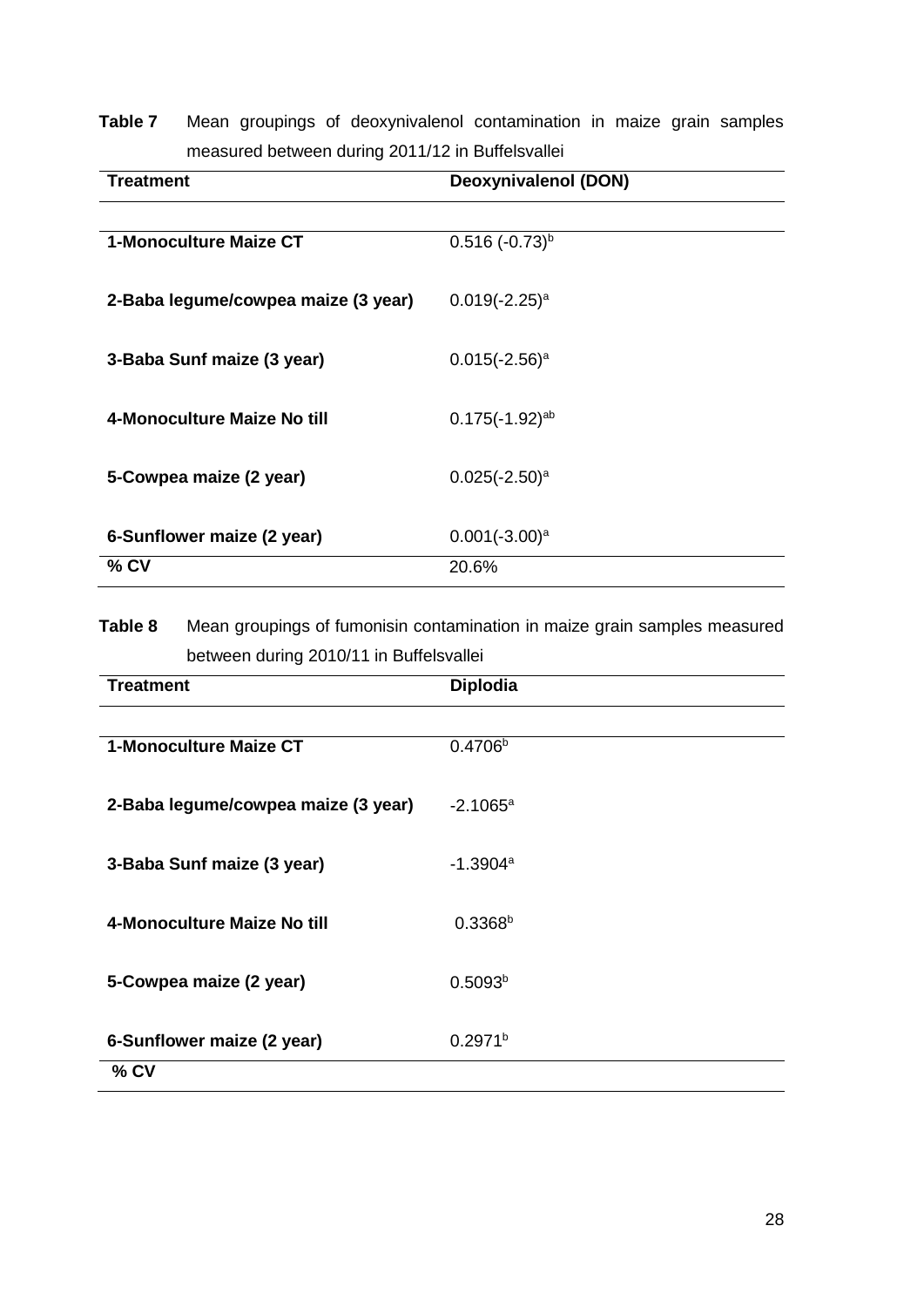## **9. Scientific outputs**

| 9.1. Expected outputs of project as stated in the application |  |  |
|---------------------------------------------------------------|--|--|
|                                                               |  |  |

| <b>Outputs</b>       | Date of completion | Nature of output e.g. number |
|----------------------|--------------------|------------------------------|
|                      |                    | and title of papers          |
| Scientific papers:   | 2017               | 1 scientific article         |
| Technical reports:   | 2017               | 6 biannual reports           |
| Databases:           |                    |                              |
| Procedures/methods:  |                    |                              |
| Human capacity       | 2017               | 1 MSc                        |
| development:         |                    |                              |
| Technology transfer: | 2017               | 4 popular articles           |
| Other outputs:       |                    |                              |

## **9.2. Actual outputs of project**

| <b>Outputs</b>                 | Date of completion | Nature of output e.g. number<br>and title of papers                |
|--------------------------------|--------------------|--------------------------------------------------------------------|
| Scientific papers:             | 2017               | for<br>still in<br>preparation<br>Paper<br>submittance.            |
| Technical reports:             | 2017               | biannual reports and 3 annual<br>6<br>reports                      |
| Databases:                     |                    |                                                                    |
| Procedures/methods:            |                    |                                                                    |
| Human capacity<br>development: | 2017               | 1 MSc                                                              |
| Technology transfer:           | 2017               | Popular articles will be published on<br>acceptance of publication |
| Other outputs                  |                    |                                                                    |

## **9.3. Outputs not achieved (give reasons)**

Manuscript for publication still in process of being prepared.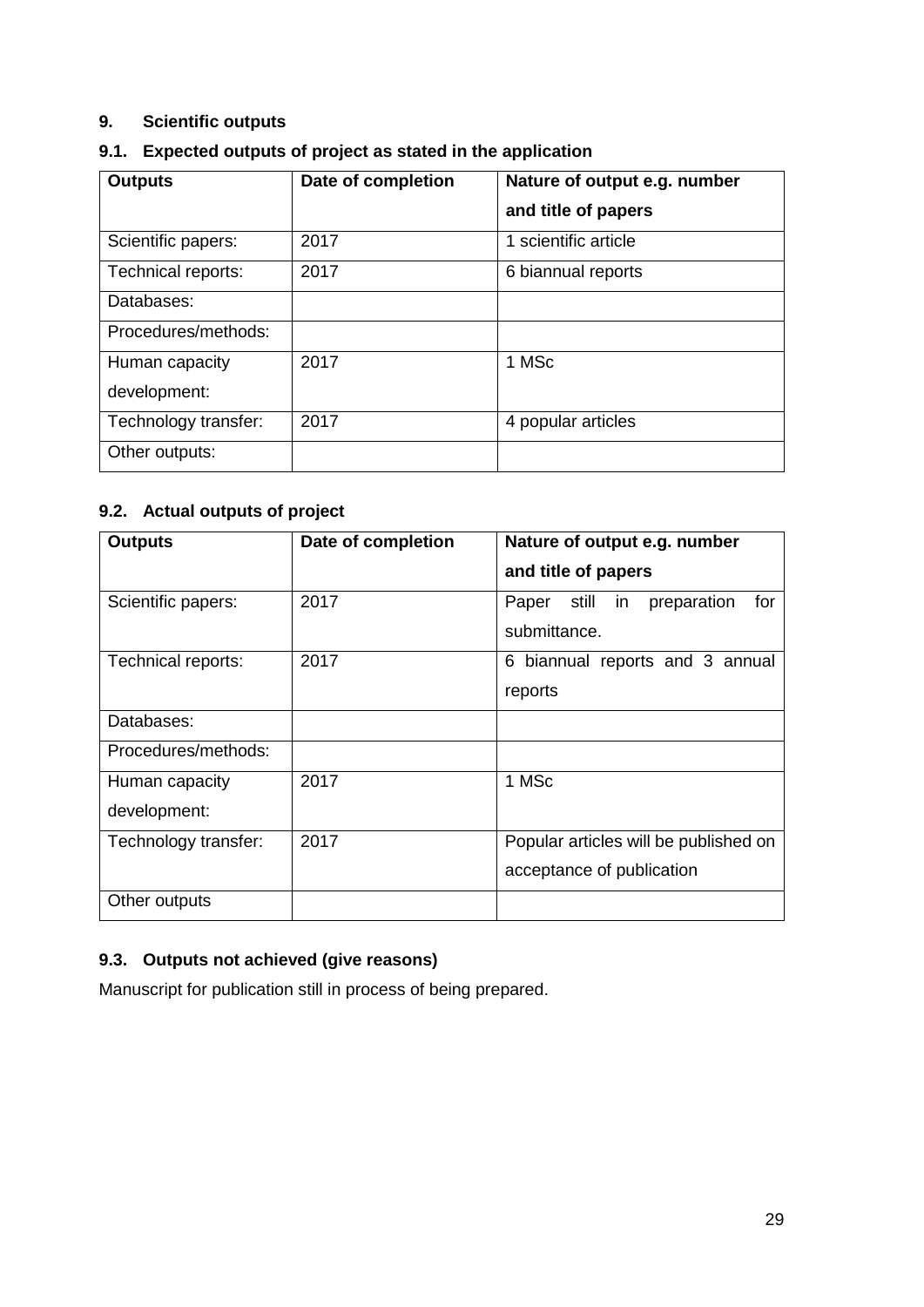| <b>Researcher</b>                    | <b>Institution</b>             | <b>Role</b>                  |
|--------------------------------------|--------------------------------|------------------------------|
| Dr Lindy Rose                        | <b>Stellenbosch University</b> | Supervisor of MSc student    |
| <b>Belinda</b><br>Dr<br>Janse<br>van | <b>ARC-GCI</b>                 | MSc<br>Co-supervisor<br>0f   |
| Rensburg                             |                                | student                      |
| Dr Marietjie Stander                 | <b>Stellenbosch University</b> | LCMS analysis of samples     |
| Dr Andre Nel                         | <b>ARC-GCI</b>                 | Maintenance of field trials, |
|                                      |                                | planning and data analysis   |

**10. Successful institutional and inter-institutional collaboration**

## **11. Benefit of the outputs to the Maize Industry**

With the attempts of the Maize Trust to research, develop and encourage the use of conservation tillage systems which include both reduced soil disturbance and crop rotation in South Africa there is a need to determine the potential threats that such systems may or may not impose. The recorded increase of *Stenocarpella maydis* ear rot under reduced and no-till systems is cause for concern and there is an urgent need to develop alternate control interventions if we are to pursue the positive effect of CA in maize production. To date data and reports on the effect of CA systems on Fusarium ear rots and Gibberella ear rots on maize are scarce and inconclusive. These experiments have been running a number of seasons and have stabilized in terms of the system as a whole. This is an ideal opportunity to utilize present studies to obtain further reliable information on the effect these systems have on the Fusarium and Gibberella ear rots and their mycotoxins using recent up-to-date technology.

- **12. Progress with regards to human resource development** (e.g. Training of post-graduate students in mycotoxin research) 1 MSc student trained - Ms Londiwe Mabuza
- **13. Funds available to complete the execution of the proposed tasks according to the expenditure statement of the project** (Were the funds adequate?) Yes.
- **14. Comments** (Discuss anything you wish to share with The Maize Trust) None.